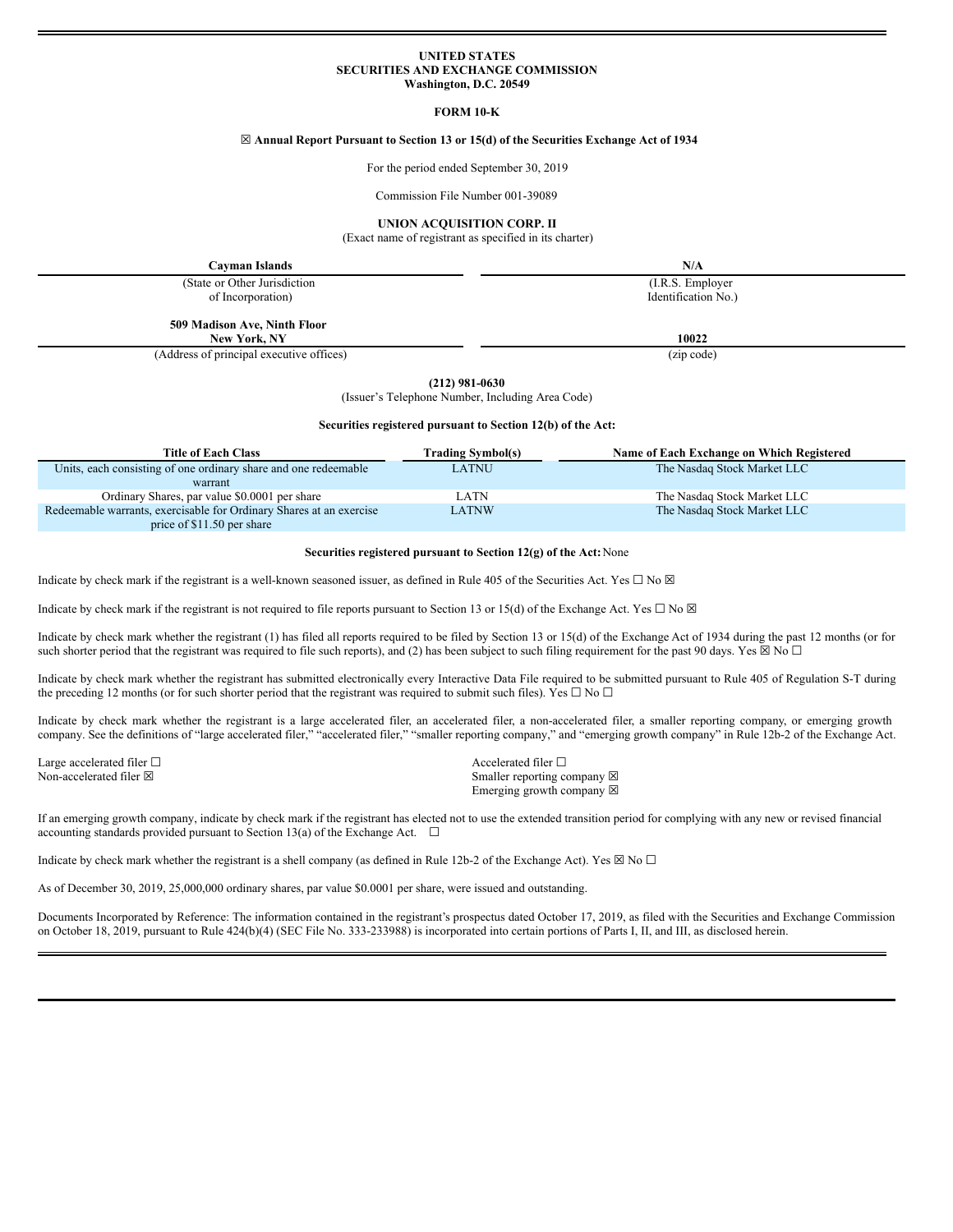## **UNION ACQUISITION CORP. II FORM 10-K TABLE OF CONTENTS**

| PART I          |                                                                                                               |                |
|-----------------|---------------------------------------------------------------------------------------------------------------|----------------|
| Item 1.         | Business.                                                                                                     |                |
| Item 1A.        | <b>Risk Factors.</b>                                                                                          |                |
| Item 1B.        | <b>Unresolved Staff Comments.</b>                                                                             |                |
| Item 2.         | Property                                                                                                      |                |
| Item 3.         | <b>Legal Proceedings.</b>                                                                                     | ↑              |
| Item 4.         | Mine Safety Disclosures.                                                                                      | $\mathfrak{D}$ |
| PART II         |                                                                                                               |                |
| Item 5.         | Market for Registrant's Common Equity, Related Shareholder Matters and Issuer Purchases of Equity Securities. | $\overline{2}$ |
| Item $6.$       | <b>Selected Financial Data.</b>                                                                               |                |
| Item 7.         | Management's Discussion and Analysis of Financial Condition and Results of Operations.                        |                |
| Item 7A.        | <b>Ouantitative and Oualitative Disclosures About Market Risk.</b>                                            | 6              |
| Item 8.         | Financial Statements and Supplementary Data.                                                                  | 6              |
| Item 9.         | Changes in and Disagreements with Accountants on Accounting and Financial Disclosure.                         | 6              |
| Item 9A.        | Controls and Procedures.                                                                                      | 6              |
| Item 9B.        | Other Information.                                                                                            | 6              |
| <b>PART III</b> |                                                                                                               |                |
| Item 10.        | Directors and Executive Officers of the Registrant.                                                           |                |
| Item $11.$      | <b>Executive Compensation.</b>                                                                                | 11             |
| Item 12.        | Security Ownership of Certain Beneficial Owners and Management and Related Shareholder Matters.               | 12             |
| Item 13.        | Certain Relationships and Related Transactions, and Director Independence.                                    | 13             |
| Item $14$ .     | Principal Accounting Fees and Services.                                                                       | 13             |
|                 |                                                                                                               |                |
| <b>PART IV</b>  |                                                                                                               |                |
| Item 15.        | Exhibits, Financial Statement and Schedules.                                                                  | 14             |
| Item $16$ .     | Form 10-K Summary.                                                                                            | 14             |
|                 |                                                                                                               |                |

i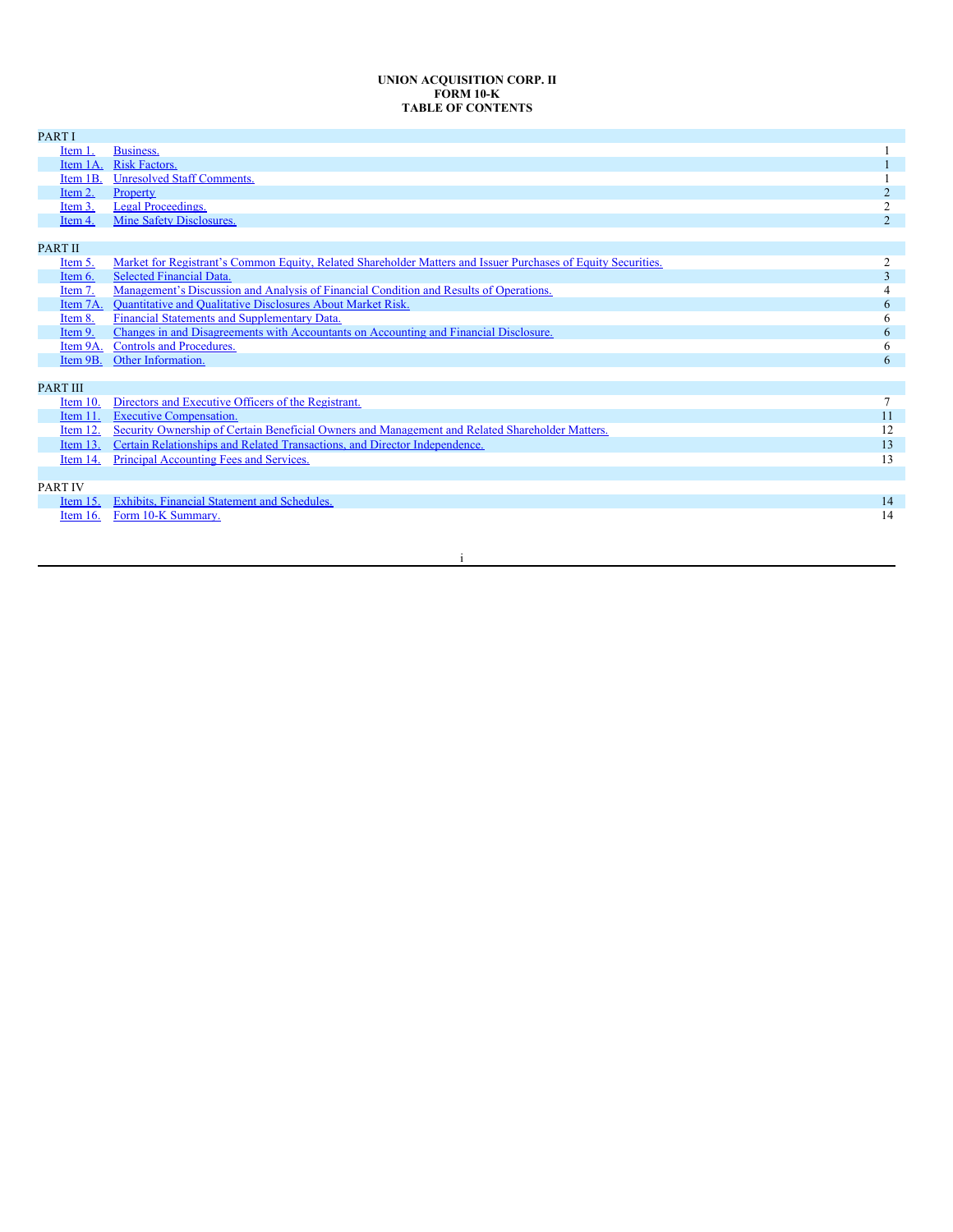#### **PART I**

### <span id="page-2-0"></span>**ITEM 1. BUSINESS**

## In this Annual Report on Form 10-K (the "Form 10-K"), references to the "Company" and to "we," "us," and "our" refer to Union Acquisition Corp. II.

We are a Cayman Islands exempted company incorporated on December 6, 2018 for the purpose of entering into a merger, share exchange, asset acquisition, share purchase, recapitalization, reorganization or similar business combination with one or more businesses or entities (a "business combination"). Our efforts to identify a prospective target business will not be limited to a particular industry or geographic location, although we intend to focus our search on businesses located in Latin America.

In December 2018, we issued 4,312,500 ordinary shares ("founder's shares") to Kyle Bransfield, our Chief Executive Officer, in exchange for a capital contribution of \$25,000, or approximately \$0,006 per share. In August 2019, we effected a share capitalization pursuant to which we issued an additional 718,750 ordinary shares, resulting in there being an aggregate of 5,031,250 founders' shares outstanding. Mr. Bransfield then transferred 2,515,625 shares to each of our sponsors, Union Acquisition Associates II, LLC, an entity controlled by him, and Union Group International Holdings Limited ("Union Group"), an entity controlled by Juan Sartori, our Non-Executive Chairman of the Board. Union Acquisition Associates II, LLC and Union Group International Holdings Limited thereafter transferred an aggregate of 152,500 shares to our officers, directors, advisors, and their affiliates at the same price the shares were originally paid for by Mr. Bransfield.

On October 22, 2019, we consummated our initial public offering ("IPO") of 20,000,000 units, including 2,500,000 units subject to the underwriters' over-allotment option. Each unit consisted of one ordinary share and one redeemable warrant, with each warrant entitling the holder to purchase one ordinary share at a price of \$11.50 per share. The units were sold at an offering price of \$10.00 per unit, generating gross proceeds of \$200,000,000.

Simultaneously with the consummation of the IPO, we consummated the private placement ("Private Placement") of 6,250,000 warrants ("Private Placement Warrants") at a price of \$1.00 per Private Warrant, generating total proceeds of \$6,250,000. The Private Placement Warrants were purchased by our sponsors. The Private Placement Warrants are identical to the Warrants sold in the IPO, except that the Private Placement Warrants are non-redeemable and may be exercised on a cashless basis, in each case so long as they continue to be held by the initial purchaser or its permitted transferees. The purchasers of the Private Placement Warrants have agreed not to transfer, assign, or sell any of the Private Placement Warrants or ordinary shares underlying the Private Placement Warrants (except to certain permitted transferees) until 30 days after the completion of our initial business combination.

Transaction costs to date amounted to \$4,529,222, consisting of \$4,000,000 of underwriting fees and \$529,222 of other costs. In addition, \$1,888,753 was held as cash outside of the trust account established in connection with the IPO and is available for working capital purposes.

For further details regarding our business, see the section titled "Proposed Business" contained in our prospectus dated October 17, 2019, incorporated by reference herein.

# <span id="page-2-1"></span>**ITEM 1A. RISK FACTORS**

For the risks relating to our operations, see the section titled "Risk Factors" contained in our prospectus dated October 17, 2019, incorporated by reference herein.

#### <span id="page-2-2"></span>**ITEM 1B. UNRESOLVED STAFF COMMENTS**

Not applicable.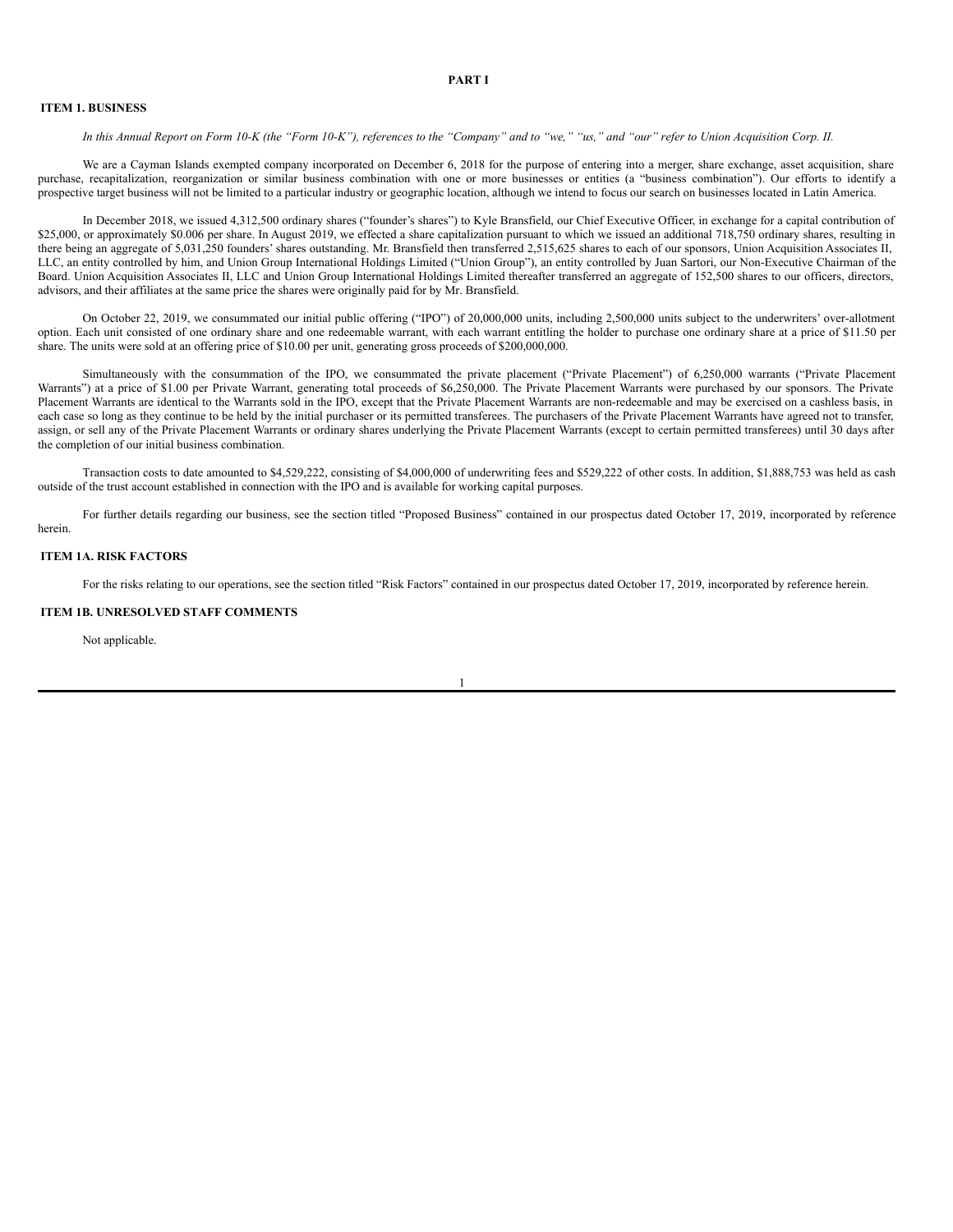# <span id="page-3-0"></span>**ITEM 2. PROPERTY**

We maintain our principal executive offices at 509 Madison Ave. Ninth Floor, New York, New York 10022. This space is being provided to us by UCG International Corp., an affiliate of Mr. Sartori, for a monthly fee of \$10,000. We consider our current office space, combined with the other office space otherwise available to our executive officers, adequate for our current operations.

### <span id="page-3-1"></span>**ITEM 3. LEGAL PROCEEDINGS**

None.

### <span id="page-3-2"></span>**ITEM 4. MINE SAFETY DISCLOSURES**

Not applicable.

# **PART II**

### <span id="page-3-3"></span>**ITEM 5. MARKET FOR COMMON EQUITY AND RELATED SHAREHOLDER MATTERS AND ISSUER PURCHASES OF EQUITY SECURITIES**

### **Market Information**

Our units, ordinary shares and warrants are listed on the Nasdaq Capital Market ("Nasdaq") under the symbols LATNU, LATN and LATNW, respectively.

# **Holders**

As of September 30, 2019, there was one holder of record of our units, eight holders of record of our ordinary shares and three holders of record of our warrants.

## **Dividends**

We have not paid any cash dividends on our shares of common stock to date and do not intend to pay cash dividends prior to the completion of a business combination. The payment of cash dividends in the future will be contingent upon our revenues and earnings, if any, capital requirements, and general financial condition subsequent to completion of a business combination. Further, if we incur any indebtedness in connection with our initial business combination, our ability to declare dividends may be limited by restrictive covenants we may agree to in connection therewith. The payment of any dividends subsequent to a business combination will be within the discretion of our then board of directors. It is the present intention of our board of directors to retain all earnings, if any, for use in our business operations and, accordingly, our board does not anticipate declaring any dividends in the foreseeable future.

#### **Recent Sales of Unregistered Securities; Use of Proceeds from Registered Securities**

In December 2018, we issued 4,312,500 founder shares to Kyle Bransfield, our Chief Executive Officer, in exchange for a capital contribution of \$25,000, or approximately \$0.006 per share. In August 2019, we effected a share capitalization pursuant to which we issued an additional 718,750 ordinary shares, resulting in there being an aggregate of 5,031,250 founders' shares outstanding. Mr. Bransfield then transferred 2,515,625 shares to each of our sponsors Union Acquisition Associates II, LLC, an entity controlled by him, and Union Group International Holdings Limited, an entity controlled by Juan Sartori, our Non-Executive Chairman of the Board. Union Acquisition Associates II, LLC and Union Group International Holdings Limited thereafter transferred an aggregate of 152,500 shares to our officers, directors, advisors, and their affiliates at the same price the shares were originally paid for by Mr. Bransfield. As a result of the underwriters' election to partially exercise their over-allotment option, 31,250 founder shares were forfeited resulting in an aggregate of 5,000,000 ordinary shares outstanding.

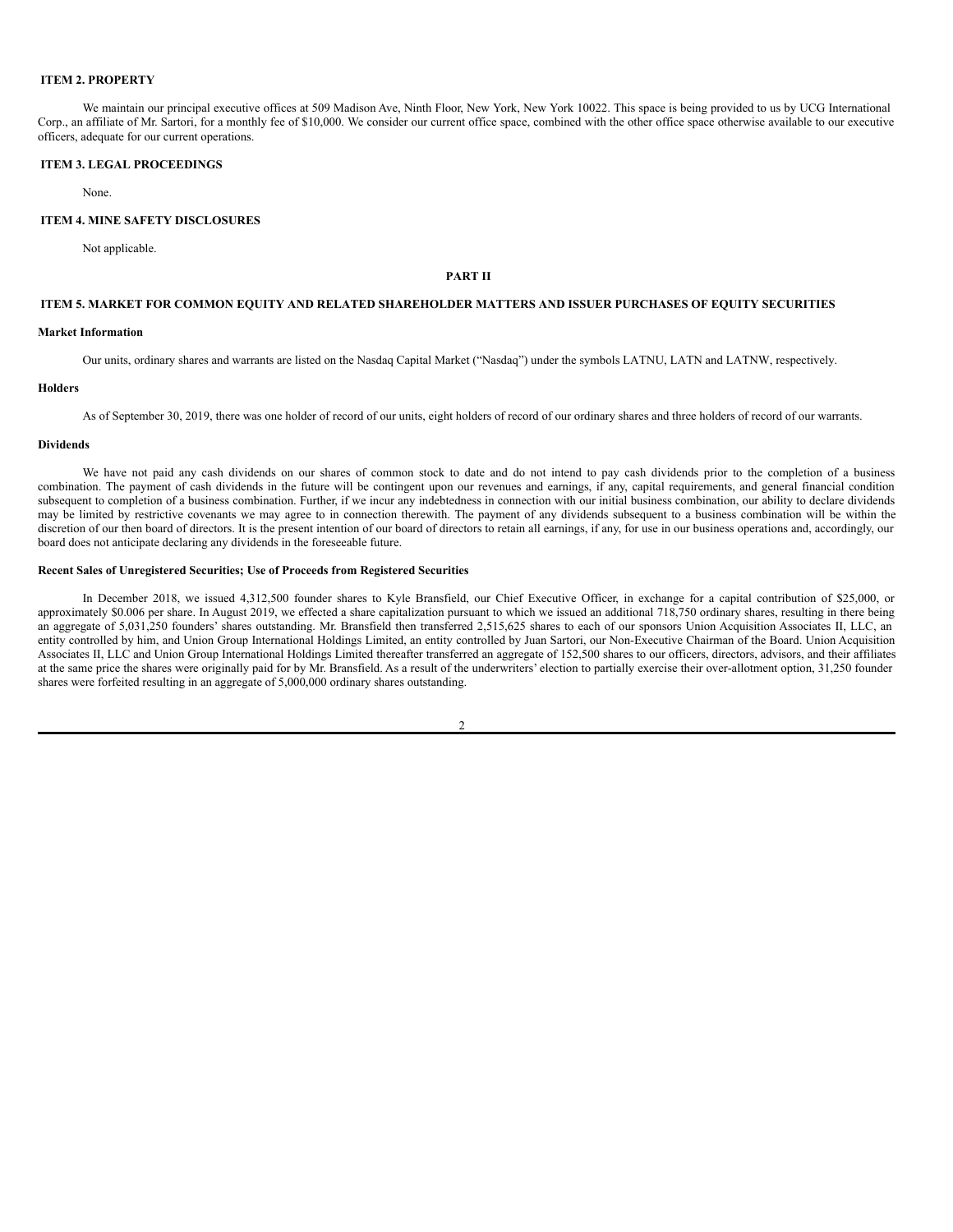On October 22, 2019, we consummated the IPO of 20,000,000 units, including 2,500,000 units subject to the underwriters' over-allotment option. Each unit consisted of one ordinary share and one redeemable warrant, with each warrant entitling the holder to purchase one ordinary share at a price of \$11.50 per share. The units were sold at an offering price of \$10.00 per unit, generating gross proceeds of \$200,000,000.

Simultaneously with the consummation of the IPO, we consummated the sale of 6,250,000 Private Placement Warrants at a price of \$1.00 per Private Placement Warrant, generating total proceeds of \$6,250,000. The Private Placement Warrants were purchased by our sponsors. The Private Placement Warrants are identical to the warrants sold in the IPO, except that the Private Placement Warrants are non-redeemable and may be exercised on a cashless basis, in each case so long as they continue to be held by the initial purchaser or its permitted transferees. The purchasers of Private Placement Warrants have agreed not to transfer, assign, or sell any of the Private Placement Warrants or ordinary shares underlying the Private Placement Warrants (except to certain permitted transferees) until 30 days after the completion of our initial business combination.

Transaction costs to date amounted to \$4,529,222, consisting of \$4,000,000 of underwriting fees and \$529,222 of other costs. In addition, \$1,888,753 was held as cash outside of the trust account established in connection with the IPO and is available for working capital purposes.

We intend to use substantially all of the funds held in the trust account, including any amounts representing interest earned on the trust account not previously released to us (less taxes payable) to complete our initial business combination. We may withdraw interest to pay our income or other tax obligations and up to \$100,000 for our liquidation expenses. To the extent that our equity or debt is used, in whole or in part, as consideration to complete our initial business combination, the remaining proceeds held in the trust account will be used as working capital to finance the operations of the target business or businesses, make other acquisitions, and pursue our growth strategies.

We intend to use the funds held outside the trust account primarily for legal, accounting, and other expenses of structuring and negotiating business combinations, due diligence of prospective target businesses, legal and accounting fees related to SEC reporting obligations, the monthly administrative fee to UCG International Corp., a monthly consulting fee of \$10,000 paid to Dan Fink, our Chief Operating Officer, and for reimbursement of any out-of-pocket expenses incurred by our initial shareholders, officers, and directors in connection with activities performed on our behalf.

# <span id="page-4-0"></span>**ITEM 6. SELECTED FINANCIAL DATA**

Not applicable.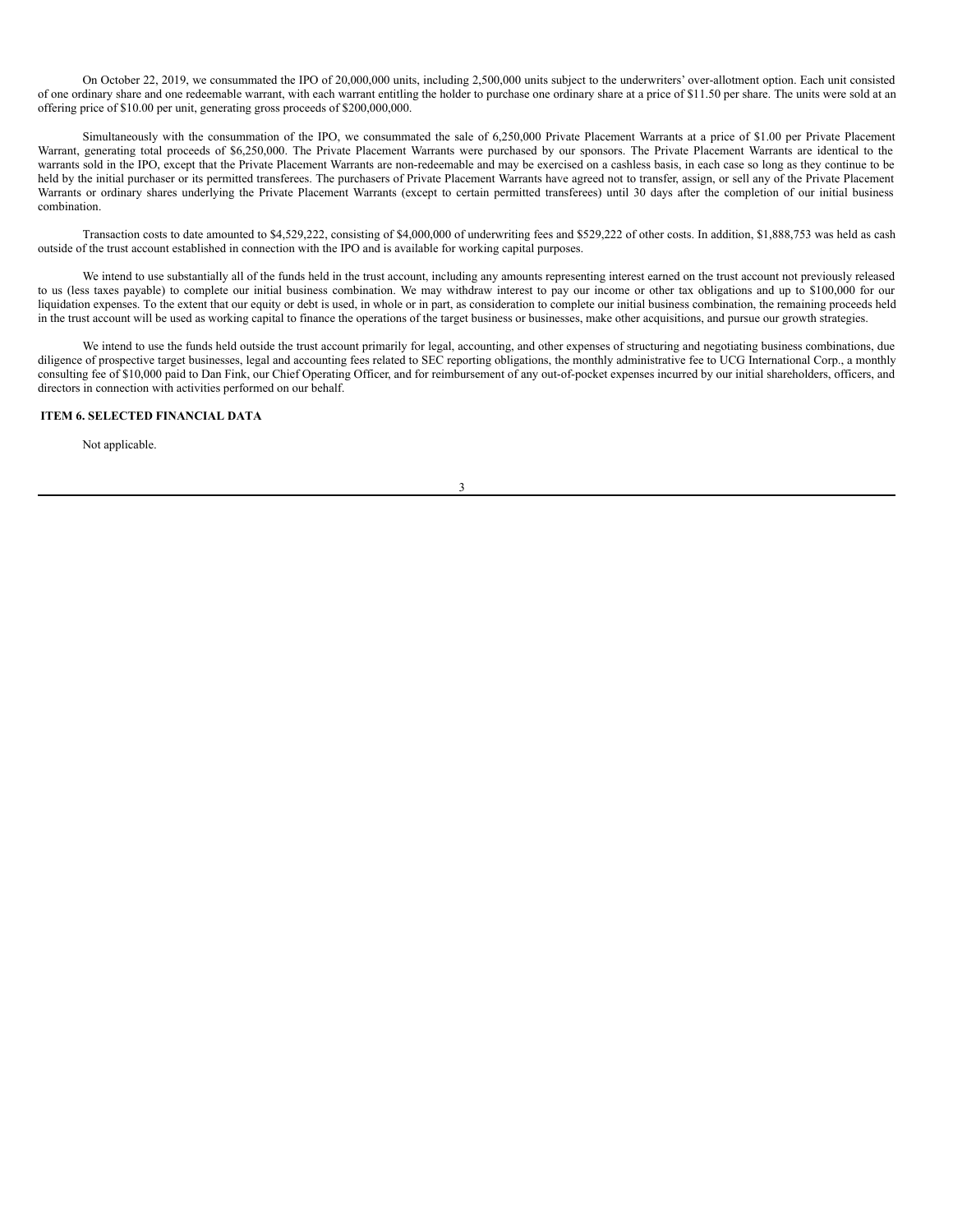### <span id="page-5-0"></span>**ITEM 7. MANAGEMENT'S DISCUSSION AND ANALYSIS OF FINANCIAL CONDITION AND RESULTS OF OPERATIONS**

The following discussion and analysis of the Company's financial condition and results of operations should be read in conjunction with our audited financial statements and the notes related thereto which are included in "Item 8. Financial Statements and Supplementary Data" of this Annual Report on Form 10-K. Certain information contained in the discussion and analysis set forth below includes forward-looking statements. Our actual results may differ materially from those anticipated in these forward-looking statements as a result of many factors, including those set forth under "Special Note Regarding Forward-Looking Statements," "Item 1A. Risk Factors" and elsewhere in this Annual Report on Form 10-K.

#### **Overview**

We are a blank check company formed on December 6, 2018 for the purpose of entering into a merger, share exchange, asset acquisition, stock purchase, recapitalization, reorganization or other similar business combination with one or more target businesses. We intend to effectuate our initial business combination using cash from the proceeds of the IPO and the sale of the Private Placement Warrants, our capital stock, debt or a combination of cash, stock and debt.

We have neither engaged in any operations nor generated any revenues to date. Our entire activity since inception has been to prepare for our IPO, which was consummated on October 22, 2019.

#### **Results of Operations**

We have neither engaged in any operations nor generated any revenues to date. Our only activities from inception to September 30, 2019 were organizational activities. those necessary to prepare for the IPO, described below, and, subsequent to the IPO, identifying a target company for a business combination. We do not expect to generate any operating revenues until after the completion of our business combination. We generate non-operating income in the form of interest income on marketable securities held after the IPO. We are incurring expenses as a result of being a public company (for legal, financial reporting, accounting and auditing compliance), as well as for due diligence expenses in connection with completing a business combination.

For the period from December 6, 2018 (inception) through September 30, 2019, we had a net loss of \$15,175, which consisted of operating and formation costs.

#### **Liquidity and Capital Resources**

As of September 30, 2019, we had \$27,831 in cash. Until the consummation of the IPO, our liquidity needs were satisfied through the receipt of \$25,000 from our sale of the founder shares, and unsecured loans from one of our shareholders.

On October 22, 2019, we consummated the IPO of 20,000,000 Units, which includes a partial exercise by the underwriters of their over-allotment option in the amount of 2,500,000 Units, at a price of \$10.00 per Unit, generating gross proceeds of \$200,000,000. Simultaneously with the closing of the IPO, we consummated the sale of 6,250,000 Private Placement Warrants to two of our shareholders at a price of \$1.00 per warrant, generating gross proceeds of \$6,250,000.

Following the IPO and the sale of the Private Placement Warrants, a total of \$200,000,000 was placed in the trust account and, following the payment of certain transaction expenses, we had \$1,888,753 of cash held outside of the trust account and available for working capital purposes. We incurred \$4,529,222 in IPO related costs, including \$4,000,000 of underwriting fees and \$529,222 of other costs.

For the period from December 6, 2018 (inception) through September 30, 2019, cash used in operating activities was \$15,175, resulting primarily from net loss of \$15,175.

We intend to use substantially all of the funds held in the trust account, including any amounts representing interest earned on the trust account to complete our business combination. To the extent that our shares or debt is used, in whole or in part, as consideration to complete our business combination, the remaining proceeds held in the trust account will be used as working capital to finance the operations of the target business or businesses, make other acquisitions and pursue our growth strategies.

In order to fund working capital deficiencies or finance transaction costs in connection with a business combination, our officers, directors or their affiliates may, but are not obligated to, loan us funds as may be required. If we complete a business combination, we would repay such loaned amounts. In the event that a business combination does not close, we may use a portion of the working capital held outside the trust account to repay such loaned amounts but no proceeds from our trust account would be used for such repayment. Up to \$1,500,000 of such loans may be convertible into warrants at a price of \$1.00 per warrant at the option of the lender.

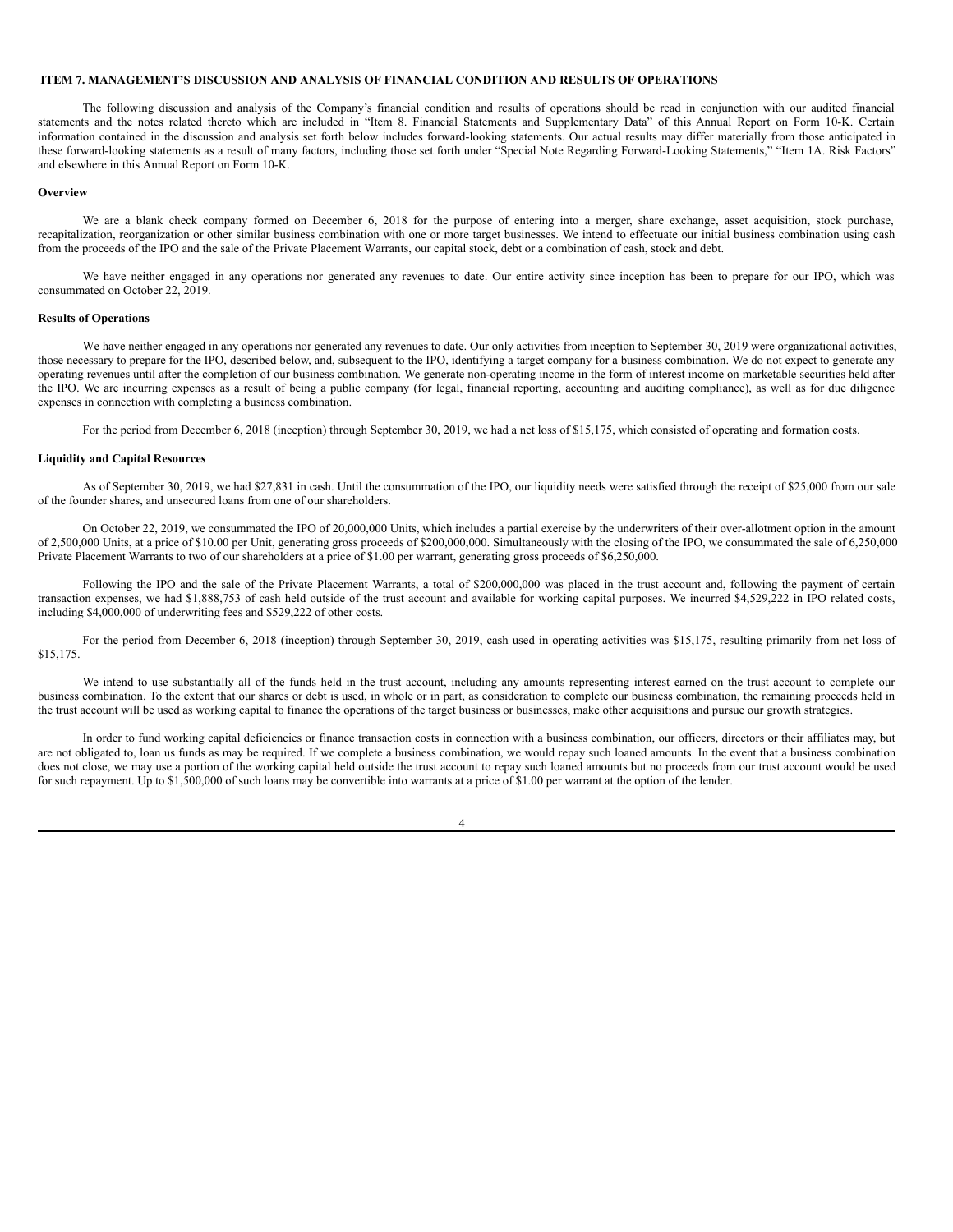We do not believe we will need to raise additional funds in order to meet the expenditures required for operating our business. However, if our estimate of undertaking in-depth due diligence and negotiating a business combination is less than the actual amount necessary to do so, we may have insufficient funds available to operate our business prior to our business combination. Moreover, we may need to obtain additional financing either to consummate our business combination or because we become obligated to redeem a significant number of our public shares upon consummation of our business combination, in which case we may issue additional securities or incur debt in connection with such business combination. Subject to compliance with applicable securities laws, we would only complete such financing simultaneously with the completion of our business combination. Following our business combination, if cash on hand is insufficient, we may need to obtain additional financing in order to meet our obligations.

### **Off-Balance Sheet Arrangements; Commitments and Contractual Obligations**

We have no obligations, assets or liabilities which would be considered off-balance sheet arrangements as of September 30, 2019. We do not participate in transactions that create relationships with unconsolidated entities or financial partnerships, often referred to as variable interest entities, which would have been established for the purpose of facilitating off-balance sheet arrangements. We have not entered into any off-balance sheet financing arrangements, established any special purpose entities, guaranteed any debt or commitments of other entities, or purchased any non-financial assets.

We do not have any long-term debt, capital lease obligations, operating lease obligations or long-term liabilities other than an agreement to pay UCG International Corp., an affiliate of Juan Sartori, a monthly fee of \$10,000 for office space, utilities and administrative support provided to the Company. We began incurring these fees on October 17, 2019 and will continue to incur these fees monthly until the earlier of the completion of the business combination and the Company's liquidation.

#### **Critical Accounting Policies**

The preparation of financial statements and related disclosures in conformity with GAAP requires management to make estimates and assumptions that affect the reported amounts of assets and liabilities, disclosure of contingent assets and liabilities at the date of the financial statements, and income and expenses during the periods reported. Actual results could materially differ from those estimates. The Company has not identified any critical accounting policies.

### **Recent Accounting Pronouncements**

In July 2017, the FASB issued Accounting Standards Update ("ASU") 2017-11, Earnings Per Share (Topic 260), Distinguishing Liabilities from Equity (Topic 480) and Derivatives and Hedging (Topic 815): Part I. Accounting for Certain Financial Instruments with Down Round Features; Part II. Replacement of the Indefinite Deferral for Mandatorily Redeemable Financial Instruments of Certain Nonpublic Entities and Certain Mandatorily Redeemable Noncontrolling Interests with a Scope Exception. Part I of this update addresses the complexity of accounting for certain financial instruments with down round features. Down round features are features of certain equity-linked instruments (or embedded features) that result in the strike price being reduced on the basis of the pricing of future equity offerings. Also, entities must adjust their basic Earnings Per Share ("EPS") calculation for the effect of the down round provision when triggered (that is, when the exercise price of the related equity-linked financial instrument is adjusted downward because of the down round feature). That effect is treated as a dividend and as a reduction of income available to common stockholders in basic EPS. An entity will also recognize the effect of the trigger within equity. The guidance is effective for fiscal years, and interim periods within those fiscal years, beginning after December 15, 2018. We adopted this guidance during the period ended September 30, 2019. The adoption of this guidance enabled us to record the warrants as equity instruments and is not expected to have a material impact on our financial position, results of operations, cash flows or disclosures moving forward until a trigger event occurs. Part II of this update addresses the difficulty of navigating Topic 480, Distinguishing Liabilities from Equity, because of the existence of extensive pending content in the FASB Accounting Standards Codification. This pending content is the result of the indefinite deferral of accounting requirements about mandatorily redeemable financial instruments of certain nonpublic entities and certain mandatorily redeemable noncontrolling interests. The amendments in Part II of this update are not expected to have an impact on the Company.

Management does not believe that any other recently issued, but not yet effective, accounting standards if currently adopted would have a material effect on our financial statements.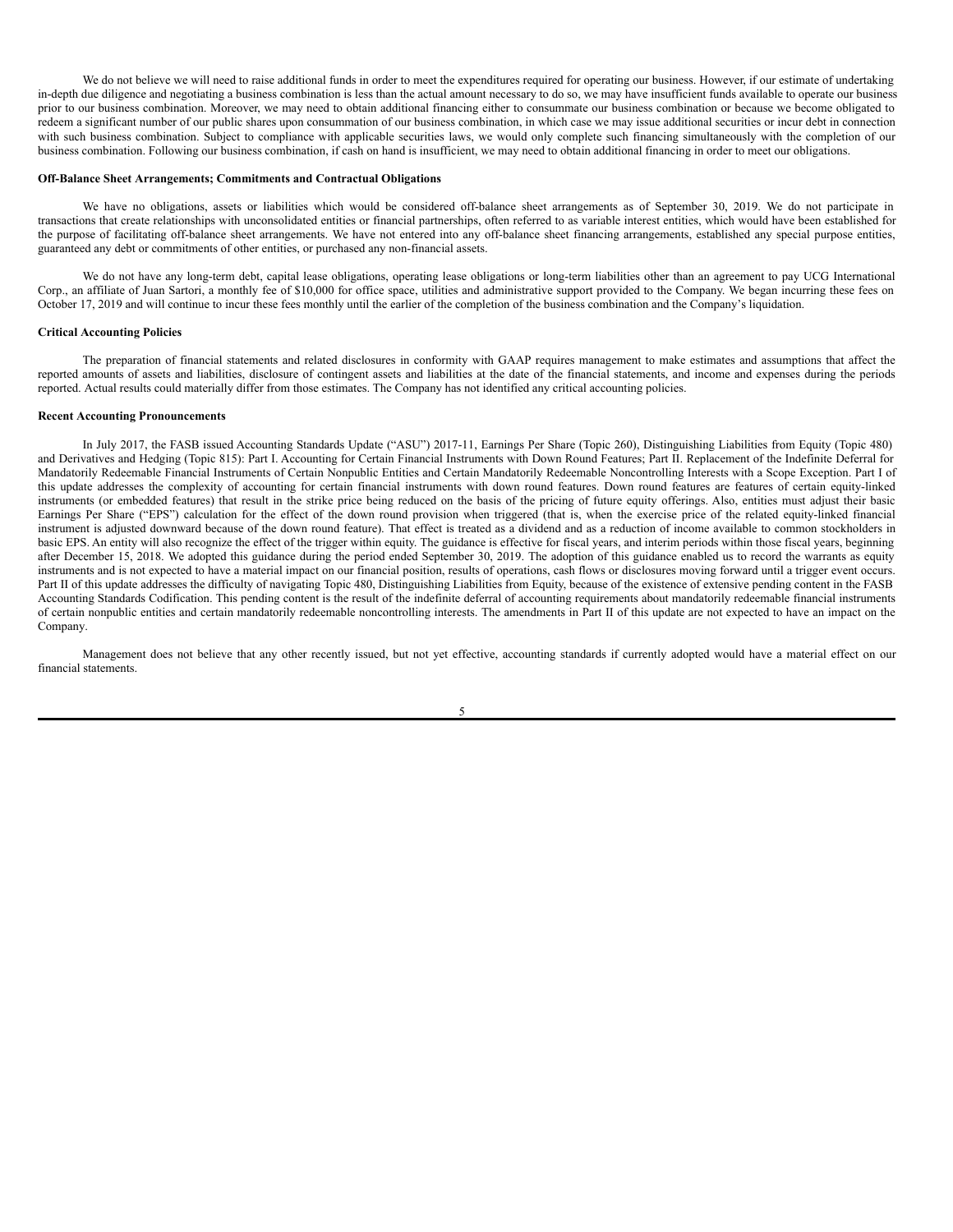# <span id="page-7-0"></span>**ITEM 7A. QUANTITATIVE AND QUALITATIVE DISCLOSURES ABOUT MARKET RISK**

As of the period ended September 30, 2019, we were not subject to any market or interest rate risk. Following the consummation of our IPO, the net proceeds of our IPO, including amounts in deposited in the trust account, may be invested in U.S. government treasury bills, notes or bonds with a maturity of 180 days or less, or in certain money market funds that invest solely in U.S. treasuries. Due to the short-term nature of these investments, we believe there will be no associated material exposure to interest rate risk when and if the net proceeds are invested in such securities.

# <span id="page-7-1"></span>**ITEM 8. FINANCIAL STATEMENTS AND SUPPLEMENTARY DATA**

This information appears following Item 16 of this Report and is incorporated herein by reference.

### <span id="page-7-2"></span>**ITEM 9. CHANGES IN AND DISAGREEMENTS WITH ACCOUNTANTS ON ACCOUNTING AND FINANCIAL DISCLOSURE.**

None.

### <span id="page-7-3"></span>**ITEM 9A. CONTROL AND PROCEDURES**

Disclosure controls and procedures are controls and other procedures that are designed to ensure that information required to be disclosed in company reports filed or submitted under the Securities Exchange Act of 1934, as amended (the "Exchange Act") is recorded, processed, summarized, and reported within the time periods specified in the Securities and Exchange Commission's rules and forms. Disclosure controls and procedures include, without limitation, controls and procedures designed to ensure that information required to be disclosed in company reports filed or submitted under the Exchange Act is accumulated and communicated to management, including our Chief Executive Officer, as appropriate to allow timely decisions regarding required disclosure.

As required by Rules 13a-15 and 15d-15 under the Exchange Act, our Chief Executive Officer carried out an evaluation of the effectiveness of the design and operation of our disclosure controls and procedures as of September 30, 2019. Based upon his evaluation, he concluded that our disclosure controls and procedures were effective.

### **Internal Control Over Financial Reporting**

This Annual Report on Form 10-K does not include a report if management's assessment regarding internal control over financial reporting or an attestation report of our independent registered public accounting form due to a transition period established by rules of the SEC for newly public companies.

During the fiscal quarter ended September 30, 2019, there has been no change in our internal control over financial reporting that has materially affected, or is reasonably likely to materially affect, our internal control over financial reporting.

# <span id="page-7-4"></span>**ITEM 9B. OTHER INFORMATION**

None.

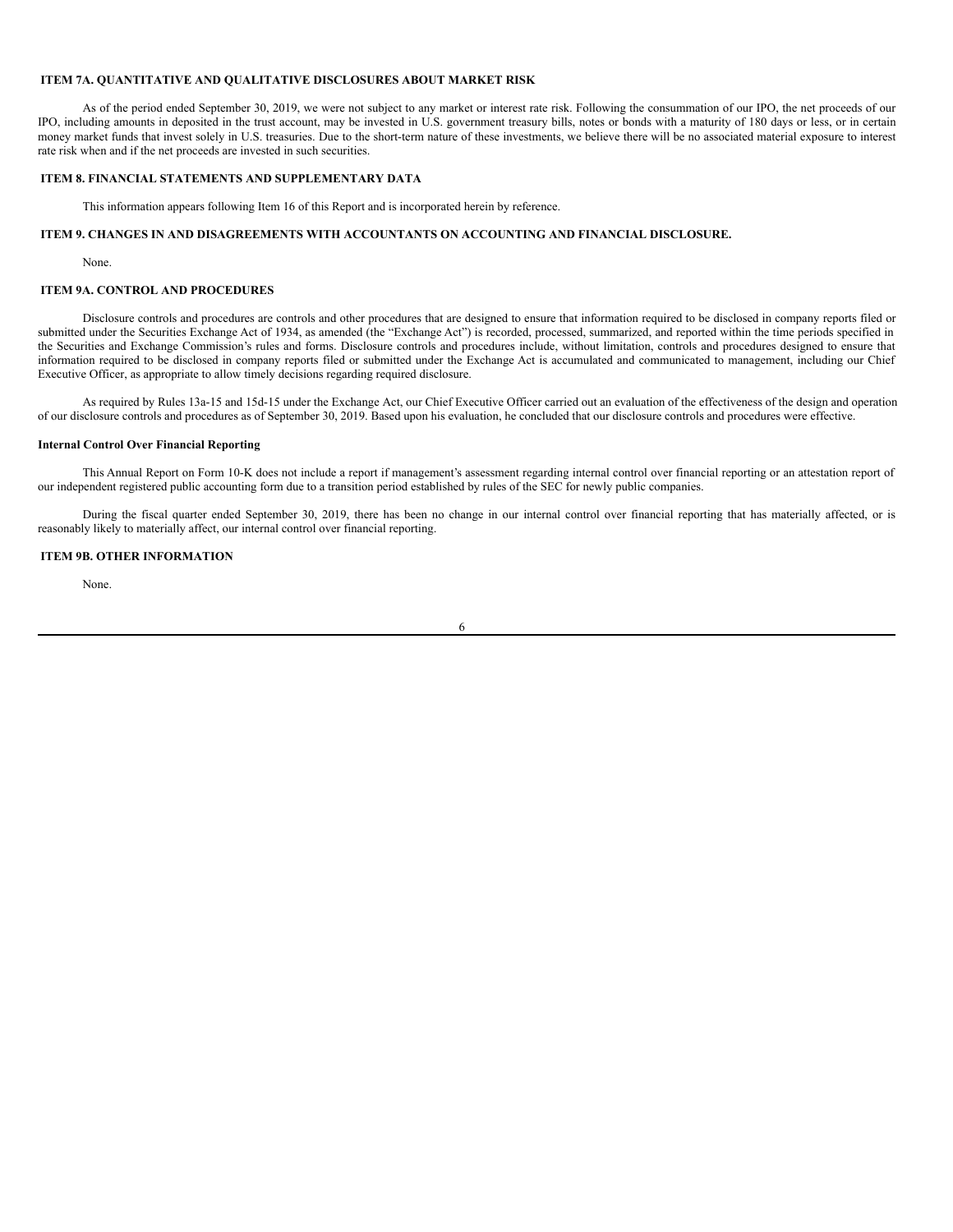#### **PART III**

# <span id="page-8-0"></span>**ITEM 10. DIRECTORS AND EXECUTIVE OFFICERS OF THE REGISTRANT**

# **Directors and Executive Officers**

Our officers and directors are as follows:

| Name               | Age | Position                             |
|--------------------|-----|--------------------------------------|
|                    |     |                                      |
| Juan Sartori       | 38  | Non-Executive Chairman of the Board  |
|                    |     |                                      |
| Kyle P. Bransfield | 35  | Chief Executive Officer and Director |
|                    |     |                                      |
| Daniel W. Fink     | 42  | Chief Operating Officer and Director |
|                    |     |                                      |
| Gerald W. Haddock  | 71  | Director                             |
|                    |     |                                      |
| Joseph J. Schena   | 60  | Director                             |
|                    |     |                                      |

**Juan Sartori** has served as our non-executive Chairman of the Board since December 2018. He also served as Chairman of the Board of Union I from November 2017 until it completed its merger with Bioceres in March 2019. Mr. Sartori is the Chairman and founder of Union Group International Holdings Ltd. (Union Group), a privately owned investment and private equity management firm with significant strategic Latin American interests. These cover the agricultural, energy, forestry, infrastructure, minerals, oil & gas and real estate sectors. Mr. Sartori established Union Group in 2007. In 2008, he formed Union Agriculture Group (BVM: UAGR), one of the first companies affiliated with Union Group to consolidate agricultural assets. UAGR has grown to become the largest agricultural company in Uruguay, and one of the biggest in Latin America, with a subsidiary listed on the Montevideo Stock Exchange. Since its incorporation, Union Group and its subsidiaries have performed numerous transactions across Latin America, growing its portfolio of businesses of private and public companies. Mr. Sartori is a regular speaker about Latin American issues in worldwide conferences and media. Mr. Sartori began his career as a financial services entrepreneur in 2002 launching Union Capital Group, a Geneva based multi-strategy asset manager, selling its control in 2008. Mr. Sartori was a candidate in the 2019 Uruguayan Presidential elections under the National Party, and placed second in the primary with 23% of the party's vote. Mr. Sartori received a Bachelor Degree in Business and Economics from École des Hautes Études Commerciales de Lausanne.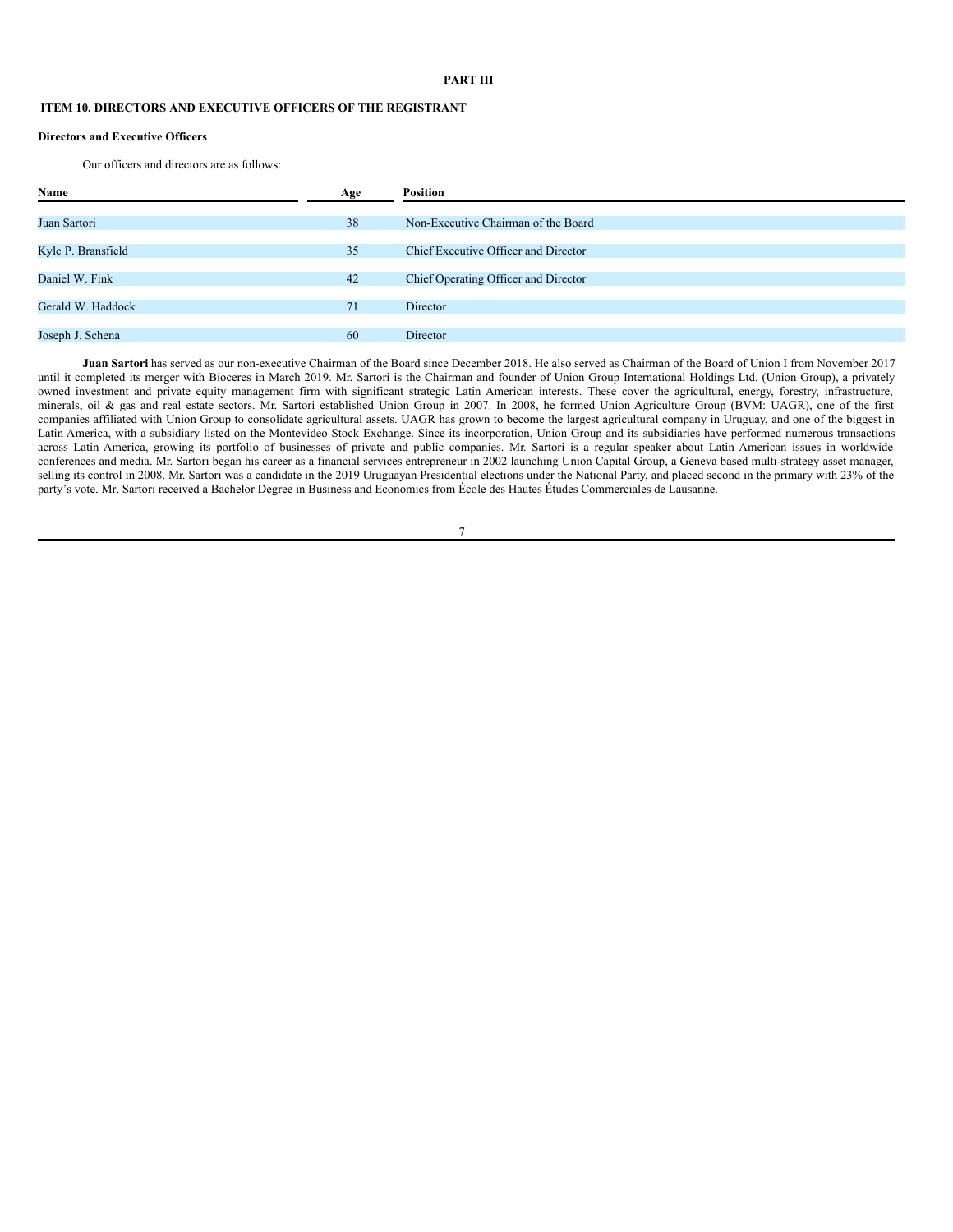We believe Mr. Sartori is well qualified to serve as a director due to his contacts and business experience, including his experience with Union I.

**Kyle P. Bransfield** has served as our Chief Executive Officer and a director since our inception. He has also served as director of Union I since November 2017 and served as its Chief Executive Officer from December 2017 until it completed its merger with Bioceres in March 2019. Mr. Bransfield currently serves on the board of the resulting entity, Bioceres Crop Solutions (NYSE American: BIOX), and sits on the audit, compensation, and nominating and governance committees). Mr. Bransfield is a Partner of Atlantic-Pacific Capital and has led the firm's global direct private placement and structured investment activities since 2015. Mr. Bransfield has over 12 years of experience in direct equity and debt private markets principal investing, capital raising, and investment banking. Prior to joining Atlantic-Pacific, Mr. Bransfield was an investment banker in Sagent Advisors' Private Financing Solutions Group from 2014 to 2015. Prior to Sagent, Mr. Bransfield spent five years from 2009 to 2014 as a Principal and General Partner at CS Capital Partners, a Philadelphia-based multi-family office focused on alternative investments. In his role there, he co-managed a portfolio of direct investments, served as an observer to several boards of directors, and fulfilled operating roles within portfolio companies. In 2006, Mr. Bransfield began his career in the Mergers & Acquisitions Group at Stifel Nicolaus Weisel. Mr. Bransfield received a B.S. in Business Administration from American University.

We believe Mr. Bransfield is well qualified to serve as a director due to his contacts and business experience, including his experience with Union I.

**Daniel W. Fink** has served as our Chief Operating Officer and a director since December 2018. He also served as a director of Union I from December 2017 until it completed its merger with Bioceres in March 2019. Mr. Fink has been a Partner at PTW Capital, an investment firm, since March 2017, and the Managing Principal at Blue Moose of Boulder, an emerging natural foods company, since October 2015. Mr. Fink has spent the majority of his career in investment banking and private equity, including working at Morgan Stanley from 1999 to 2001, J.W. Childs Associates, L.P. from 2001 to 2007, Stone Tower Equity Partners from 2007 to 2008 and Centerview Capital from 2009 to 2013. From April 2013 to March 2015, Mr. Fink was at Bacardi Limited where he served as Vice President of Finance/Business Planning. Over the course of his career, Mr. Fink has helped to build or revitalize some highly recognized brands in the consumer industry. Mr. Fink received a BA in Economics from Yale University and an MBA from Harvard Business School.

We believe Mr. Fink is well qualified to serve as a director due to his contacts and business experience, including his experience with Union I.

**Gerald W. Haddock** has served as a director since December 2018. He also served as a director of Union I from December 2017 until it completed its merger with Bioceres in March 2019. Mr. Haddock founded Haddock Enterprises, LLC in 2000 and has served as its President since such time. Haddock Enterprises is an entrepreneurial development company concentrating on private investments and transactions, including oil and gas and real estate, located in Fort Worth, Texas. Mr. Haddock formerly served as President and Chief Operating Officer of Crescent Real Estate Equities Company, a diversified real estate investment trust, from 1994 to 1999. Mr. Haddock served as a director of Valaris plc (formerly ENSCO International, Plc.) (NYSE: VAL), a leading global offshore oil and gas drilling service company, from 1986 until May 2019. He has also served as a director of Meritage Homes Corporation (NYSE: MTH), a real estate development company that constructs single-family detached homes across the United States as well as active adult communities and luxury real estate in Arizona, since 2005 and has served as Chairman of the Nominating and Corporate Governance Committee since 2006 and served as a member of the Audit Committee from 2009 to 2018. Mr. Haddock is a former board member of Cano Petroleum, Inc., having served from December 2004 to October 2008. He also serves on the board of trustees and is a member of various committees for the Executive Investment Committee at Baylor University, the M.D. Anderson Proton Therapy Education and Research Foundation, the CEELI Institute and the Johnny Unitas Golden Arm Educational Foundation. Mr. Haddock received his Bachelor's Degree in Business Administration from Baylor University and his J.D. from Baylor University Law School. He also has received a Masters of Law in Taxation degree from New York University School of Law and a MBA from Dallas Baptist University.

We believe Mr. Haddock is well qualified to serve as a director due to his contacts and business experience, including his experience with Union I, as well as his experience on other public company boards and committees.

**Joseph J. Schena** has served as a director since December 2018. He also served as a director of Union I from December 2017 until it completed its merger with Bioceres in March 2019. Mr. Schena has served as a principal and co-founder of PTW Capital since June 2017. Mr. Schena served as the Chief of Staff at Cohen Enterprises focused on C&S Wholesale Grocers and Warehouse Technologies from November 2015 until April 2019. Previously, Mr. Schena served as Chief Financial Officer and Executive Vice President at C&S Wholesale Grocers. Prior to C&S Mr. Schena was Chief Financial Officer of Bacardi Limited from October 2012 to September 2014. Previously, Mr. Schena served as an Operating Partner at Centerview Capital from 2007 to 2012 and was involved in the \$5.5 billion privatization of Del Monte Foods and the acquisition of Richelieu Foods. Prior to Centerview Capital, Mr. Schena served in various senior financial positions at Gillette from 2001 to 2007 where he was Chief Financial Officer of the Gillette business unit after the sale to P&G and Kraft/Nabisco from 1980 to 2000. Mr. Schena currently serves as a director of Warehouse Technologies, an automated warehousing company located in Wilmington, MA. He also serves as a director of Conyers Park II Acquisition Corp., a blank check company seeking to consummate an initial business combination with a target business in the consumer sector. Mr. Schena received an MBA in Finance and a BBA in Accounting from Iona College.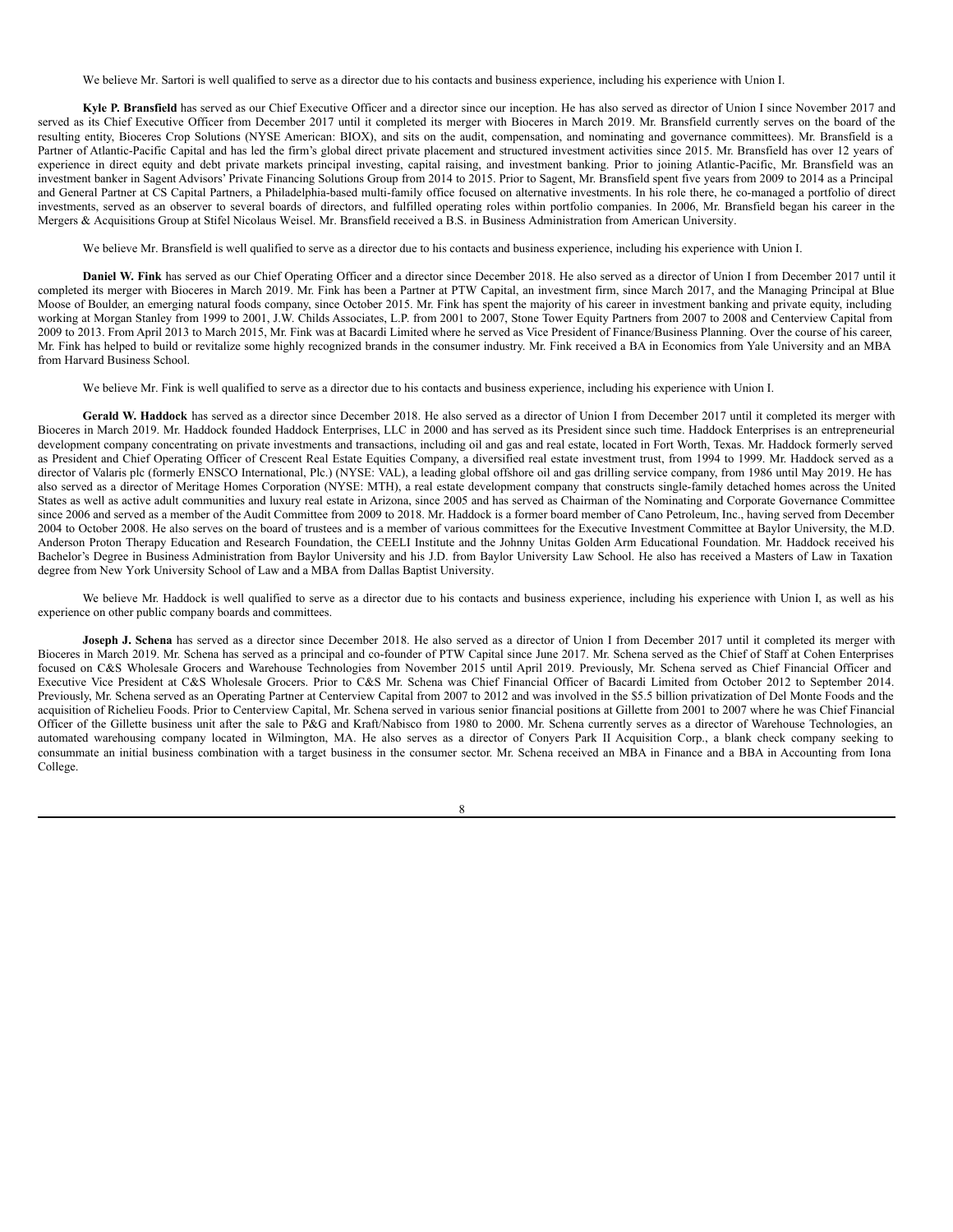We believe Mr. Schena is well qualified to serve as a director due to his contacts and business experience, including his experience with Union I.

Our board of directors is divided into three classes with only one class of directors being elected in each year and each class serving a three-year term. The term of office of the first class of directors, consisting of Mr. Schena, will expire at our first annual general meeting of shareholders. The term of office of the second class of directors, consisting of Messrs. Haddock and Fink, will expire at the second annual general meeting. The term of office of the third class of directors, consisting of Messrs. Bransfield and Sartori, will expire at the third annual general meeting.

#### **Director Independence**

Our board has determined that each of Messrs. Sartori, Haddock and Schena is an "independent director" under Nasdaq listing standards and applicable SEC rules.

Our independent directors will have regularly scheduled meetings at which only independent directors are present.

Any affiliated transactions will be on terms no less favorable to us than could be obtained from independent parties. Our board of directors will review and approve all affiliated transactions with any interested director abstaining from such review and approval.

### **Audit Committee**

Effective October 17, 2019, we established an audit committee of the board of directors, in accordance with Section 3(a)(58)(A) of the Exchange Act, which consists of Juan Sartori, Gerald Haddock and Joseph Schena**,** each of whom is an independent director under Nasdaq's listing standards. Notwithstanding that Mr. Sartori is an independent director under Nasdaq's listing standards, Mr. Sartori owns more than 10% of our ordinary shares and as a result, does not fall under the Safe Harbor Provision of SEC Rule 10A-3. The audit committee's duties, which are specified in our Audit Committee Charter, include, but are not limited to:

- reviewing and discussing with management and the independent registered public accounting firm the annual audited financial statements, and recommending to the board whether the audited financial statements should be included in our Form 10-K;
- discussing with management and the independent registered public accounting firm significant financial reporting issues and judgments made in connection with the preparation of our financial statements;
- discussing with management major risk assessment and risk management policies;
- monitoring the independence of the independent registered public accounting firm;
- verifying the rotation of the lead (or coordinating) audit partner having primary responsibility for the audit and the audit partner responsible for reviewing the audit as required by law;
- reviewing and approving all related-party transactions;
- inquiring and discussing with management our compliance with applicable laws and regulations;
- pre-approving all audit services and permitted non-audit services to be performed by our independent registered public accounting firm, including the fees and terms of the services to be performed;
- appointing or replacing the independent registered public accounting firm;
- determining the compensation and oversight of the work of the independent registered public accounting firm (including resolution of disagreements between management and the independent registered public accounting firm regarding financial reporting) for the purpose of preparing or issuing an audit report or related work;
- establishing procedures for the receipt, retention and treatment of complaints received by us regarding accounting, internal accounting controls or reports which raise material issues regarding our financial statements or accounting policies; and
- approving reimbursement of expenses incurred by our management team in identifying potential target businesses.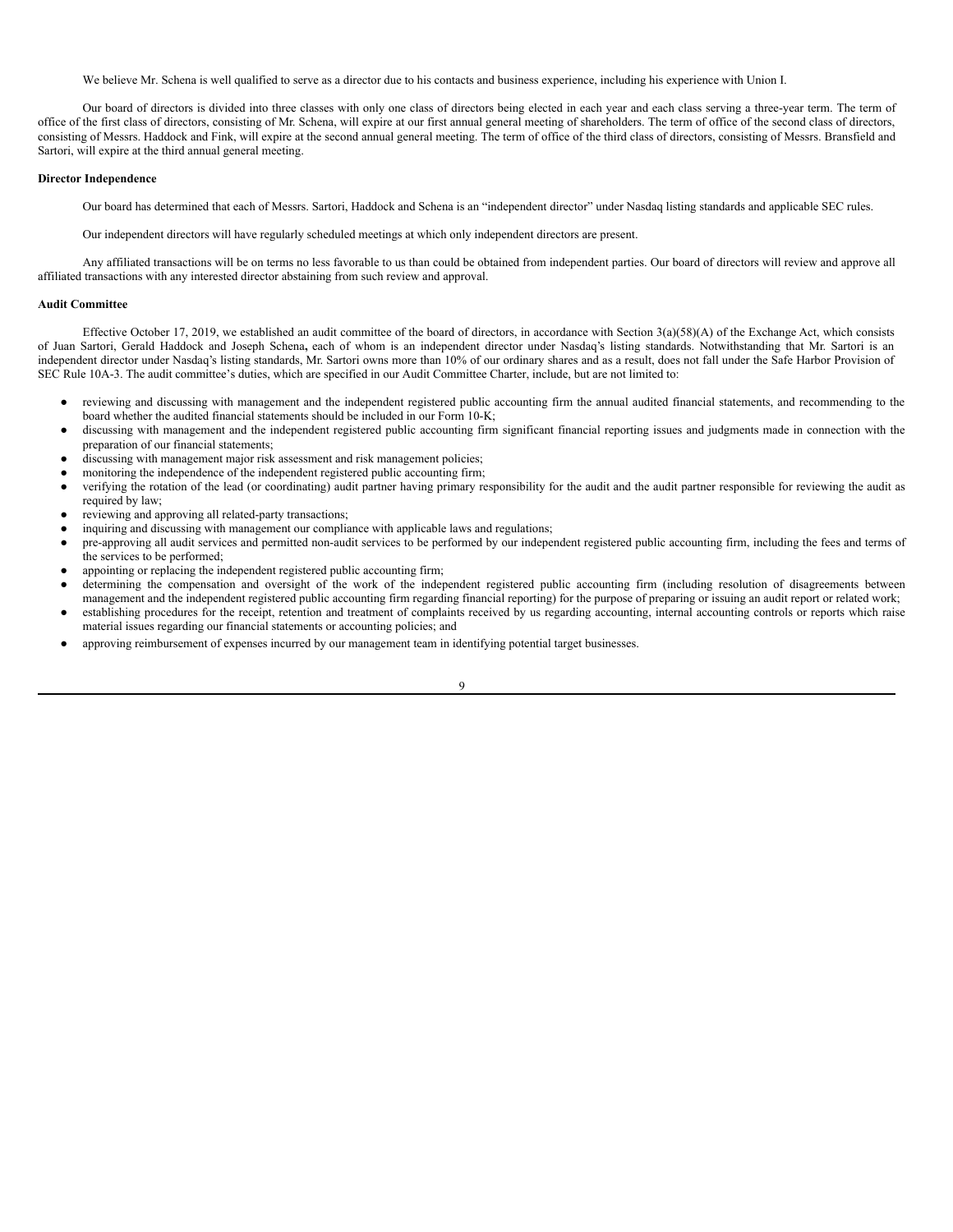#### **Financial Experts on Audit Committee**

The audit committee will at all times be composed exclusively of "independent directors" who are able to read and understand fundamental financial statements as required under Nasdaq listing standards.

In addition, we must certify to Nasdaq that the committee has, and will continue to have, at least one member who has past employment experience in finance or accounting, requisite professional certification in accounting, or other comparable experience or background that results in the individual's financial sophistication. The board of directors has determined that Mr. Schena qualifies as an "audit committee financial expert," as defined under rules and regulations of the SEC.

### **Nominating Committee**

Effective October 17, 2019, we established a nominating committee of the board of directors, which will consist of Juan Sartori, Gerald Haddock and Joseph Schena, each of whom is an independent director under Nasdaq's listing standards. The nominating committee is responsible for overseeing the selection of persons to be nominated to serve on our board of directors. The nominating committee considers persons identified by its members, management, shareholders, investment bankers and others.

#### *Guidelines for Selecting Director Nominees*

The guidelines for selecting nominees, which are specified in the Nominating Committee Charter, generally provide that persons to be nominated:

- should have demonstrated notable or significant achievements in business, education or public service;
- should possess the requisite intelligence, education and experience to make a significant contribution to the board of directors and bring a range of skills, diverse perspectives and backgrounds to its deliberations; and
- should have the highest ethical standards, a strong sense of professionalism and intense dedication to serving the interests of the shareholders.

The Nominating Committee will consider a number of qualifications relating to management and leadership experience, background, and integrity and professionalism in evaluating a person's candidacy for membership on the board of directors. The nominating committee may require certain skills or attributes, such as financial or accounting experience, to meet specific board needs that arise from time to time and will also consider the overall experience and makeup of its members to obtain a broad and diverse mix of board members. The nominating committee does not distinguish among nominees recommended by shareholders and other persons.

There have been no material changes to the procedures by which security holders may recommend nominees to our board of directors.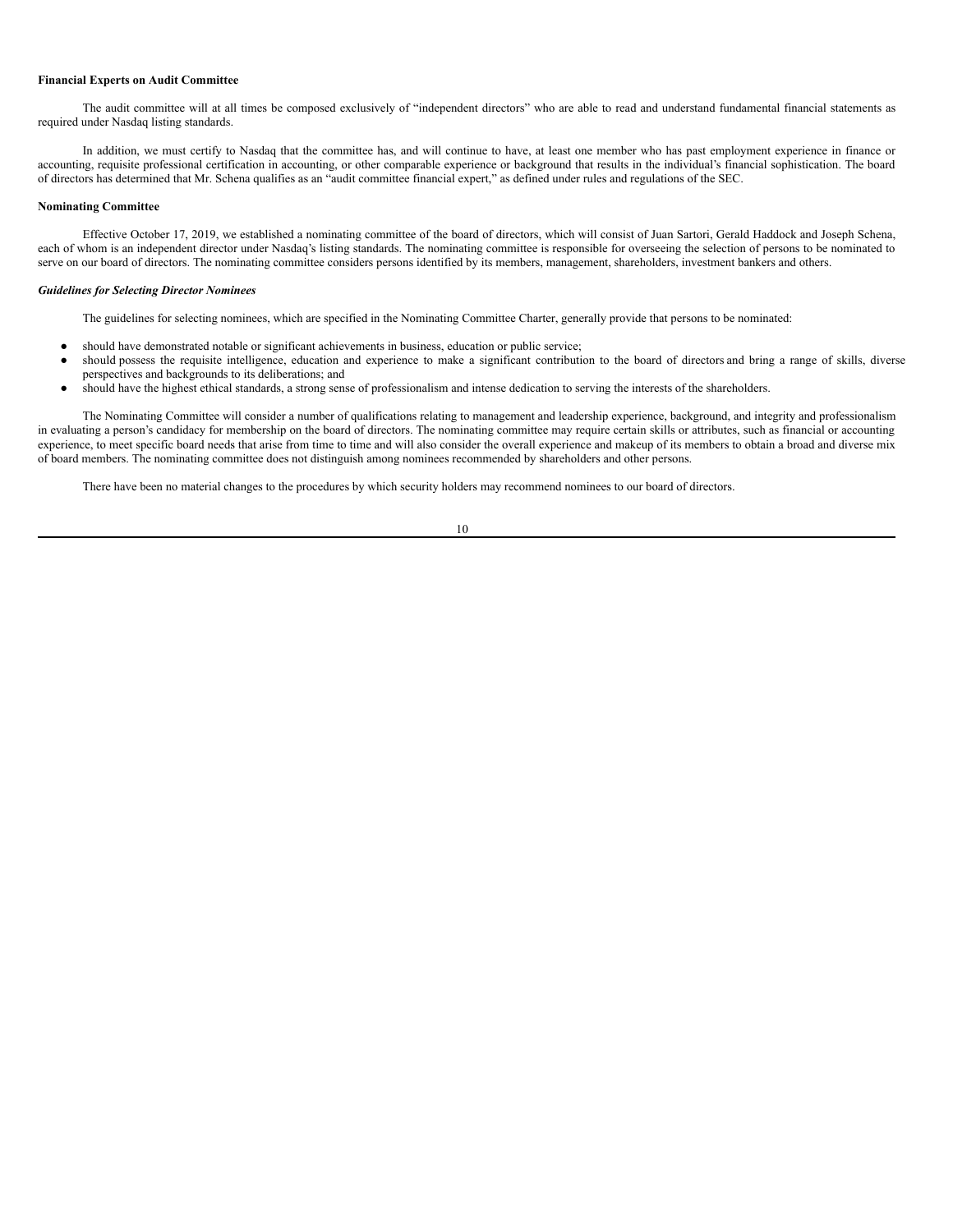#### **Compensation Committee**

Effective October 17, 2019, we established a compensation committee of the board of directors, which consists of Juan Sartori, Gerald Haddock, and Joseph Schena, each of whom is an independent director under Nasdaq's listing standards. The compensation committee's duties, which are specified in our Compensation Committee Charter, include, but are not limited to:

- reviewing and approving on an annual basis the corporate goals and objectives relevant to our Chief Executive Officer's compensation, evaluating our Chief Executive Officer's performance in light of such goals and objectives and determining and approving the remuneration (if any) of our Chief Executive Officer based on such evaluation;
- reviewing and approving the compensation of all of our other executive officers;
- reviewing our executive compensation policies and plans;
- implementing and administering our incentive compensation equity-based remuneration plans;
- assisting management in complying with our proxy statement and annual report disclosure requirements;
- approving all special perquisites, special cash payments and other special compensation and benefit arrangements for our executive officers and employees;
- if required, producing a report on executive compensation to be included in our annual proxy statement; and
- reviewing, evaluating, and recommending changes, if appropriate, to the remuneration for directors.

#### **Code of Ethics**

Effective October 17, 2019, we adopted a code of ethics that applies to all of our executive officers, directors, and employees. The code of ethics codifies the business and ethical principles that govern all aspects of our business.

# <span id="page-12-0"></span>**ITEM 11. EXECUTIVE COMPENSATION**

#### **Executive Compensation**

No executive officer has received any cash compensation for services rendered to us. Commencing on the date of this prospectus through the acquisition of a target business, we will pay UCG International Corp., an affiliate of Mr. Sartori, \$10,000 per month for providing us with office space and certain office and secretarial services. However, this arrangement is solely for our benefit and is not intended to provide our executive officers or directors compensation in lieu of a salary. We will also pay Dan Fink, our Chief Operating Officer, a \$10,000 per month consulting fee commencing on the date of this prospectus through the acquisition of a target business.

Other than the \$10,000 per month administrative fee, the \$10,000 per month consulting fee to our Chief Operating Officer, the portion of the business combination marketing agreement fee payable to Atlantic-Pacific Capital, Inc. and the repayment of \$175,000 of non-interest bearing loans made to us by Union Group International Holdings Limited, one of our initial shareholders and an affiliate of Juan Sartori, our Non-Executive Chairman of the Board, no compensation or fees of any kind, including finder's, consulting fees, and other similar fees, will be paid to our initial shareholders, members of our management team, or their respective affiliates, for services rendered prior to or in connection with the consummation of our initial business combination (regardless of the type of transaction that it is). However, they will receive reimbursement for any out-of-pocket expenses incurred by them in connection with their performance of any duties on our behalf, such as identifying potential target businesses, performing business due diligence on suitable target businesses and business combinations as well as traveling to and from the offices, plants or similar locations of prospective target businesses to examine their operations. There is no limit on the amount of out-of-pocket expenses reimbursable by us.

After our initial business combination, members of our management team who remain with us may be paid consulting, management or other fees from the combined company with any and all amounts being fully disclosed to shareholders, to the extent then known, in the proxy solicitation materials furnished to our shareholders. The amount of such compensation may not be known at the time of a shareholder meeting held to consider an initial business combination, as it will be up to the directors of the postcombination business to determine executive and director compensation. In this event, such compensation will be publicly disclosed at the time of its determination in a Current Report on Form 8-K, as required by the SEC.

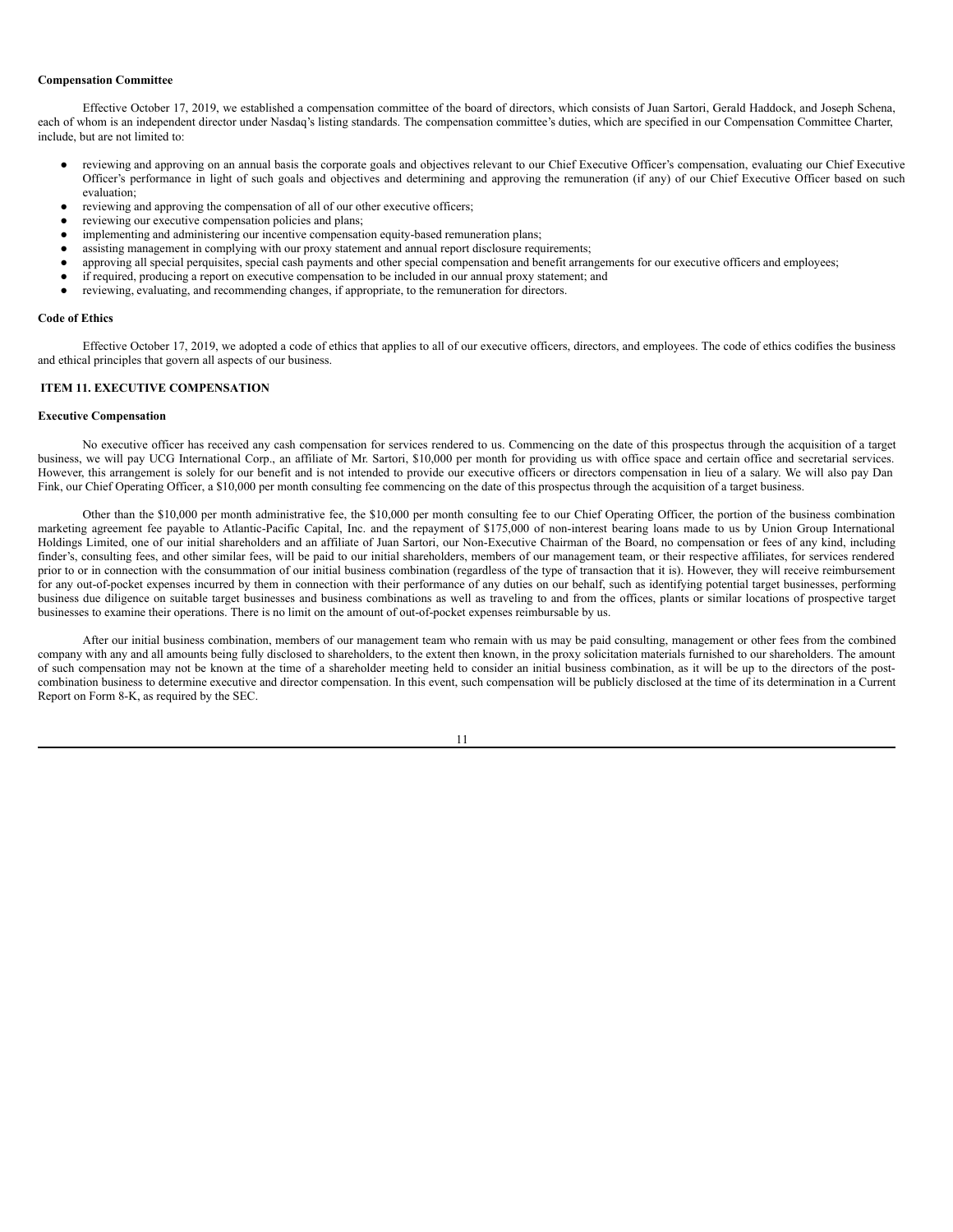# <span id="page-13-0"></span>**ITEM 12. SECURITY OWNERSHIP OF CERTAIN BENEFICIAL OWNERS AND MANAGEMENT AND RELATED SHAREHOLDER MATTERS**

The following table sets forth information regarding the beneficial ownership of our ordinary shares by:

- each person known by us to be the beneficial owner of more than 5% of our outstanding ordinary shares;
- each of our officers and directors; and
- all of our officers and directors as a group.

Unless otherwise indicated, we believe that all persons named in the table have sole voting and investment power with respect to all ordinary shares beneficially owned by them. The following table does not reflect record of beneficial ownership of the warrants included in the units offered in the IPO or the Private Placement Warrants as these warrants are not exercisable within 60 days of the date hereof.

|                                                                    | <b>Amount</b> and<br>Nature of<br><b>Beneficial</b> | Approximate<br>Percentage of<br>Outstanding |
|--------------------------------------------------------------------|-----------------------------------------------------|---------------------------------------------|
| Name and Address of Beneficial Owner <sup>(1)</sup>                | Ownership                                           | <b>Shares</b>                               |
| Juan Sartori                                                       | 2,352,500(2)                                        | 9.4%                                        |
| Kyle P. Bransfield                                                 | 2,502,500(3)                                        | 10.0%                                       |
| Daniel W. Fink                                                     | 75,000                                              |                                             |
| Gerald W. Haddock                                                  | 25,000                                              |                                             |
| Joseph J. Schena                                                   | 25,000                                              | $\ast$                                      |
| Union Group International Holdings Limited                         | 2,352,500                                           | $9.4\%$                                     |
| Union Acquisition Associates II, LLC                               | 2,352,500                                           | 9.4%                                        |
| Siu Min Wong $(4)$                                                 | 1,500,000                                           | $6.0\%$                                     |
| All directors and executive officers as a group (five individuals) | 4.980,000                                           | 19.9%                                       |

\* Less than  $1\%$ .<br>(1) Unless otherw

Unless otherwise indicated, the business address of each of the individuals is 509 Madison Ave, Ninth Floor, New York, NY 10017.

(2) Represents shares held by Union Group International Holdings Limited, an entity controlled by Mr. Sartori.

- (3) Includes shares held by Union Acquisition Associates II, LLC, an entity controlled by Mr. Bransfield, and PENSCO Trust Company, which holds shares for Mr. Bransfield as beneficiary.
- (4) The business address of Mr. Wong is 590 Madison Avenue, 15th Floor, New York, New York 10022. Represents shares held for the account of Linden Capital L.P. ("Linden Capital") and one or more separately managed accounts (the "Managed Accounts"). Linden GP is the general partner of Linden Capital and, in such capacity, may be deemed to beneficially own the shares held by Linden Capital. Linden Advisors is the investment manager of Linden Capital and trading advisor or investment advisor for the Managed Accounts. Mr. Wong is the principal owner and controlling person of Linden Advisors and Linden GP. In such capacities, Linden Advisors and Mr. Wong may each be deemed to beneficially own the shares held by each of Linden Capital and the Managed Accounts. The foregoing information was derived from a Schedule 13G filed on November 1, 2019.

All of the founders' shares outstanding prior to our IPO have been placed in escrow with Continental Stock Transfer & Trust Company, as escrow agent, until the earlier of one year after the date of the consummation of our initial business combination and the date on which the closing price of our ordinary shares equals or exceeds \$12.00 per share (as adjusted for share splits, share capitalizations, reorganizations and recapitalizations) for any 20 trading days within any 30-trading day period commencing 150 days after our initial business combination, or earlier if, subsequent to our initial business combination, we consummate a liquidation, merger, stock exchange or other similar transaction which results in all of our shareholders having the right to exchange their ordinary shares for cash, securities or other property.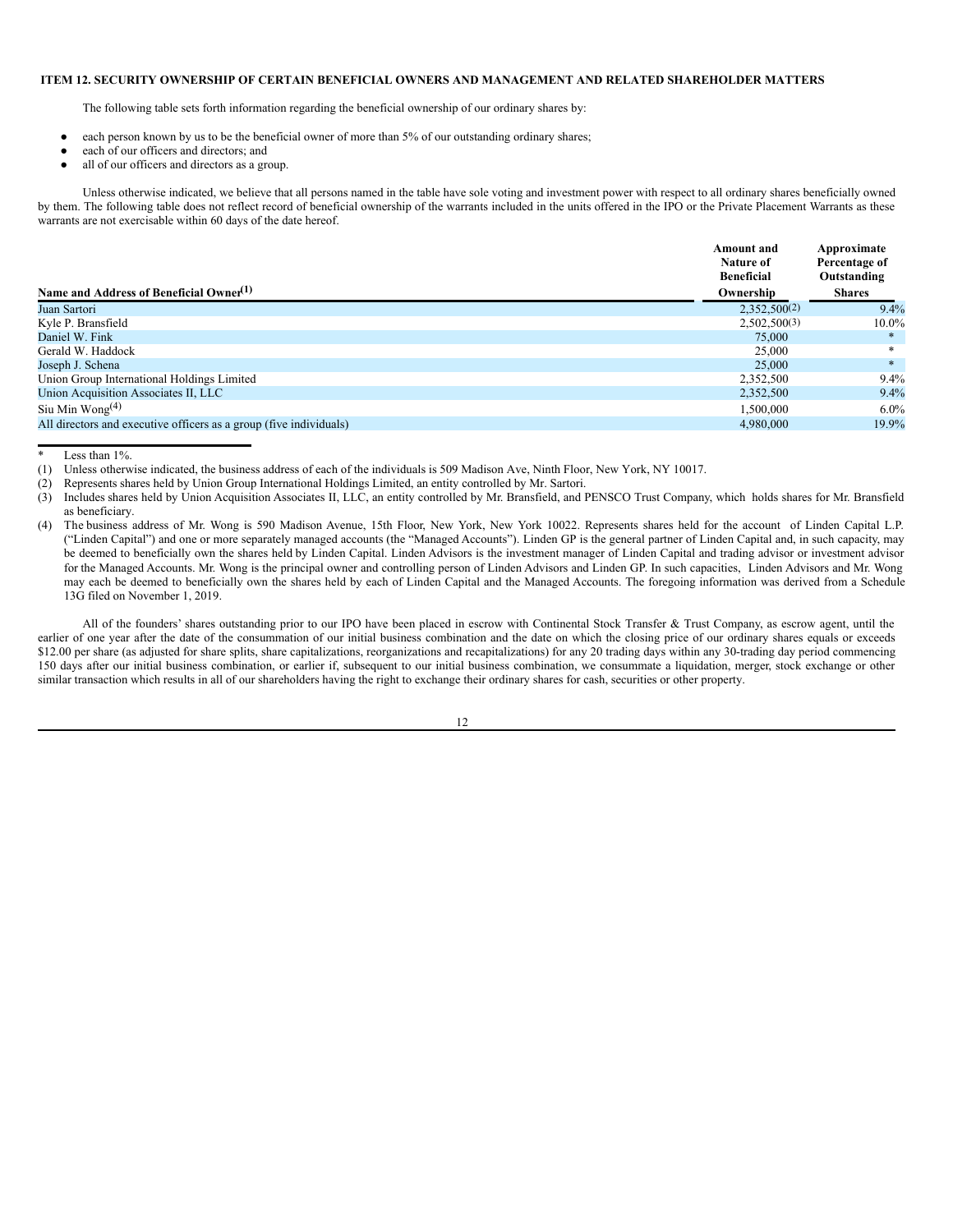During the escrow period, the holders of these shares will not be able to sell or transfer their securities except for transfers, assignments or sales (i) to our initial shareholders, officers, directors, consultants or their affiliates, (ii) to an initial shareholder's members upon its liquidation, (iii) to relatives and trusts for estate planning purposes, (iv) by virtue of the laws of descent and distribution upon death, (v) pursuant to a qualified domestic relations order, (vi) to us for no value for cancellation in connection with the consummation of our initial business combination, or (vii) in connection with the consummation of our initial business combination, by private sales at prices no greater than the price at which the shares were originally purchased, in each case (except for clause (vi) or with our prior consent) where the transferee agrees to the terms of the escrow agreement and to be bound by these transfer restrictions, but will retain all other rights as our shareholders, including, without limitation, the right to vote their ordinary shares and the right to receive cash dividends, if declared. If dividends are declared and payable in ordinary shares, such dividends will also be placed in escrow. If we are unable to effect a business combination and liquidate, there will be no liquidation distribution with respect to the founders' shares.

Our executive officers and directors, and Union Group International Holdings Limited and Atlantic-Pacific Capital, each affiliates of our Chairman and Chief Executive Officer, respectively, are our "promoters," as that term is defined under the federal securities laws.

#### **Equity Compensation Plans**

As of September 30, 2019, we had no compensation plans (including individual compensation arrangements) under which equity securities of the registrant were authorized for issuance.

# <span id="page-14-0"></span>**ITEM 13. CERTAIN RELATIONSHIPS AND RELATED TRANSACTIONS, AND DIRECTOR INDEPENDENCE**

For a complete discussion regarding certain relationships and related transactions, see the section titled "Certain Transactions" contained in our prospectus dated October 17, 2019, incorporated by reference herein.

### <span id="page-14-1"></span>**ITEM 14. PRINCIPAL ACCOUNTING FEES AND SERVICES.**

The firm of WithumSmith+Brown, PC ("Withum") acts as our independent registered public accounting firm. The following is a summary of fees paid to Withum for services rendered.

#### **Audit Fees**

During the period from December 6, 2018 (inception) through September 30, 2019, fees for our independent registered public accounting firm were approximately \$27,875 for the services Withum performed in connection with our IPO and the audit of our September 30, 2019 financial statements included in this Annual Report on Form  $10-K$ 

## **Audit-Related Fees**

During the period from December 6, 2018 (inception) through September 30, 2019, our independent registered public accounting firm did not render assurance and related services related to the performance of the audit or review of financial statements.

#### **Tax Fees**

During the period from December 6, 2018 (inception) through September 30, 2019, our independent registered public accounting firm did not render services to us for tax compliance, tax advice and tax planning.

### **All Other Fees**

During the period from December 6, 2018 (inception) through September 30, 2019, there were no fees billed for products and services provided by our independent registered public accounting firm other than those set forth above.

#### **Audit Committee Approval**

Because our audit committee was not formed until October 17, 2019, the audit committee did not pre-approve all of the foregoing services, although any services rendered prior to the formation of our audit committee were approved by our board of directors. However, in accordance with Section 10A(i) of the Exchange Act, before we engage our independent registered public accounting firm to render audit or non-audit services on a going-forward basis, the engagement will be approved by our audit committee.

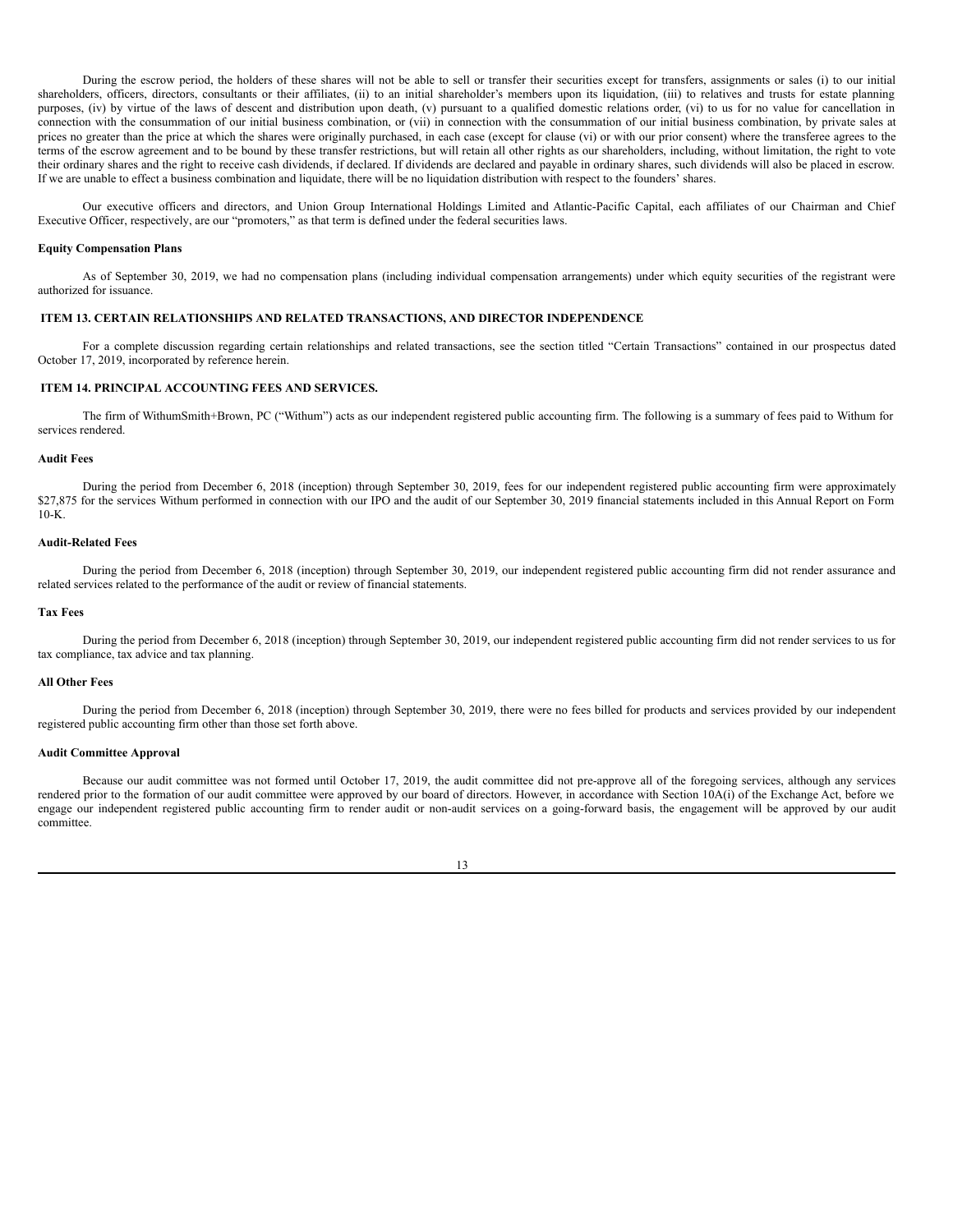# **PART IV**

# <span id="page-15-0"></span>**ITEM 15. EXHIBITS, FINANCIAL STATEMENTS, AND SCHEDULES**

(a) The following documents are filed as part of this report:

(1) Financial Statements:

|                                                               | Page  |
|---------------------------------------------------------------|-------|
| Report of Independent Registered Public Accounting Firm       | $F-2$ |
| <b>Balance Sheet</b>                                          | $F-3$ |
| <b>Statement of Operations</b>                                | $F-4$ |
| <b>Statement of Changes in Shareholder's Equity (Deficit)</b> | $F-4$ |
| <b>Statement of Cash Flows</b>                                | $F-6$ |
| <b>Notes to Financial Statements</b>                          | $F-7$ |

(2) Financial Statement Schedules:

None.

(b) The following Exhibits are filed as part of this report:

| <b>Exhibit No.</b> | <b>Description</b>                                                                                                                                     |
|--------------------|--------------------------------------------------------------------------------------------------------------------------------------------------------|
| 3.1                | Amended and Restated Memorandum and Articles of Association.*                                                                                          |
| 4.1                | Specimen Unit Certificate.**                                                                                                                           |
| 4.2                | Specimen Ordinary Share Certificate.**                                                                                                                 |
| 4.3                | Specimen Warrant Certificate.**                                                                                                                        |
| 4.4                | Warrant Agreement between Continental Stock Transfer & Trust Company and the Registrant.*                                                              |
| 10.1               | Form of Letter Agreement from each of the Registrant's initial shareholders, officers and directors.**                                                 |
| 10.2               | Investment Management Trust Agreement between Continental Stock Transfer & Trust Company and the Registrant.*                                          |
| 10.3               | <b>Registration Rights Agreement*</b>                                                                                                                  |
| 10.4               | <b>Share Escrow Agreement*</b>                                                                                                                         |
| 10.5               | Administrative Services Agreement*                                                                                                                     |
| 10.6               | Consulting Agreement*                                                                                                                                  |
| 14                 | Code of Ethics.**                                                                                                                                      |
| 31.1               | Certification of Principal Executive Officer and Principal Financial and Accounting Officer pursuant to Section 302 of the Sarbanes-Oxley Act of 2002. |
| 32                 | Certification pursuant to Section 906 of the Sarbanes-Oxley Act of 2002.                                                                               |

\* Incorporated by reference to the Registrant's Current Report on Form 8-K filed on October 21, 2019<br>\*\* Incorporated by reference to the Registrant's Registration Statement on Form S-1 (SEC File No. 333-

Incorporated by reference to the Registrant's Registration Statement on Form S-1 (SEC File No. 333-233988).

## <span id="page-15-1"></span>**ITEM 16. FORM 10-K SUMMARY**

None.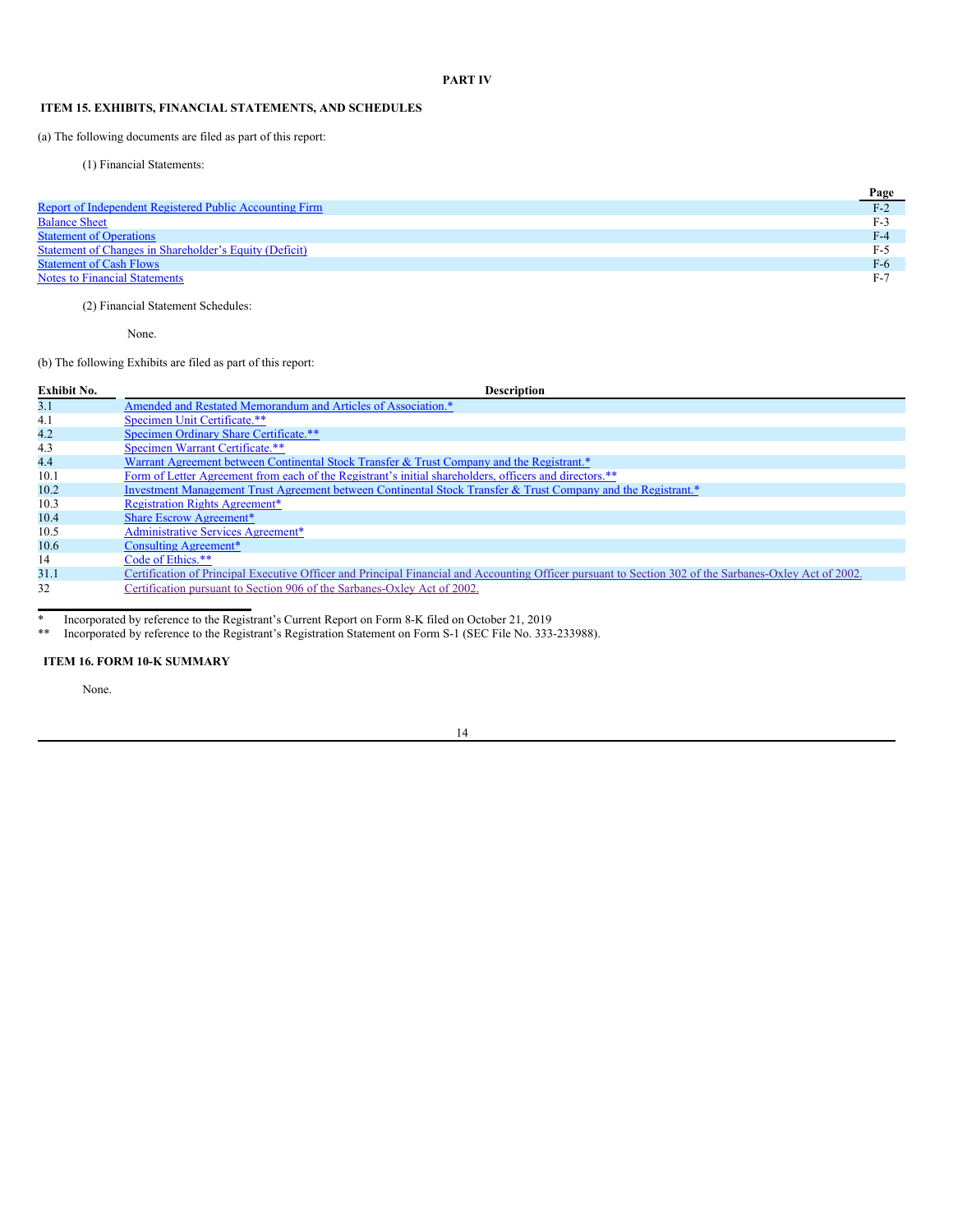# **UNION ACQUISITION CORP. II**

# **INDEX TO FINANCIAL STATEMENTS**

| Report of Independent Registered Public Accounting Firm | $F-2$           |
|---------------------------------------------------------|-----------------|
| Financial Statements:                                   |                 |
| <b>Balance Sheet</b>                                    | $F-3$           |
| <b>Statement of Operations</b>                          | $F-4$           |
| <b>Statement of Changes in Shareholder's Equity</b>     | $F-5$           |
| <b>Statement of Cash Flows</b>                          | $F-6$           |
| <b>Notes to Financial Statements</b>                    | $F-7$ to $F-16$ |
|                                                         |                 |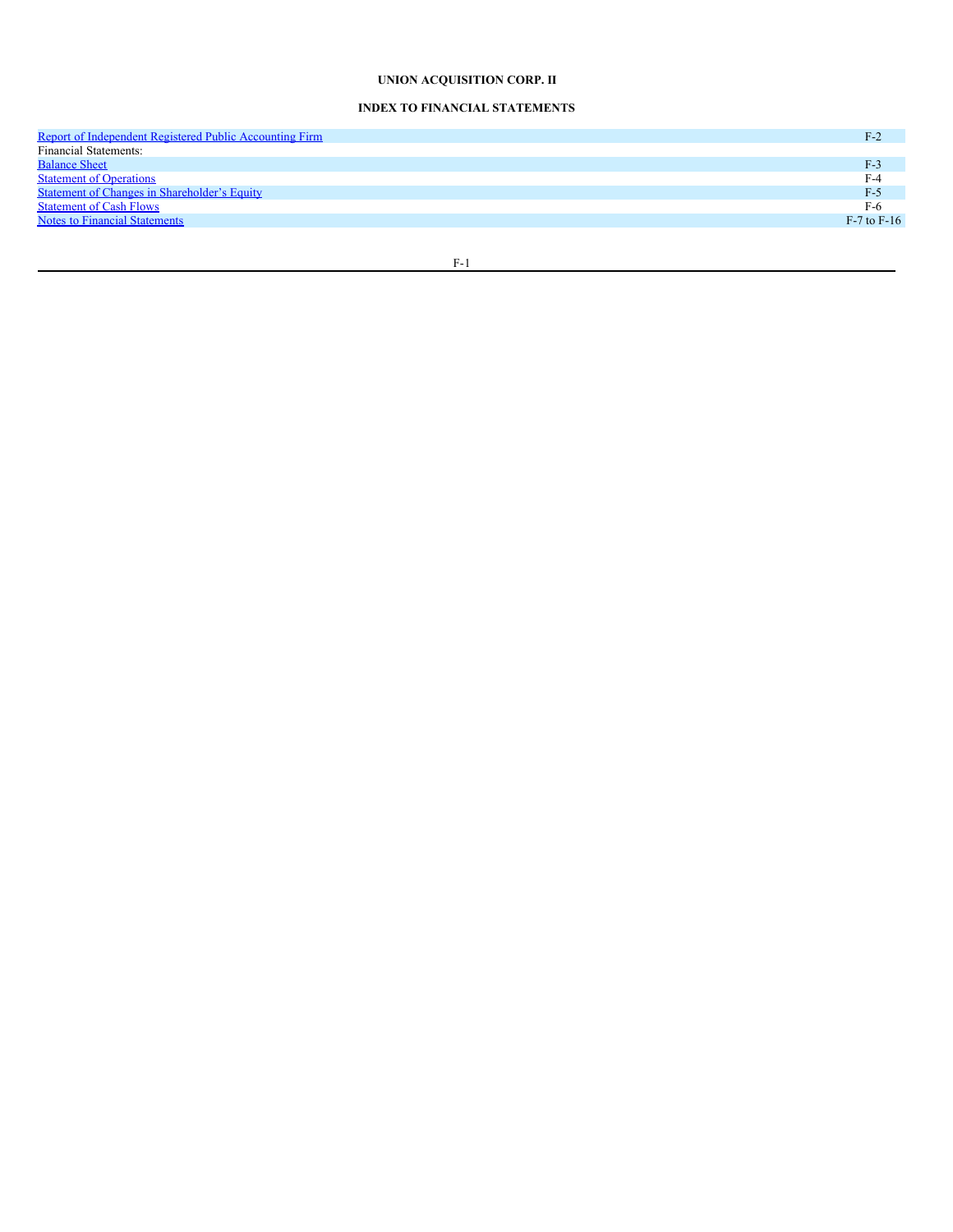## <span id="page-17-0"></span>**REPORT OF INDEPENDENT REGISTERED PUBLIC ACCOUNTING FIRM**

To the Shareholders and the Board of Directors of Union Acquisition Corp. II

#### **Opinion on the Financial Statements**

We have audited the accompanying balance sheet of Union Acquisition Corp. II (the "Company") as of September 30, 2019, and the related statement of operations, changes in shareholder's equity and cash flows for the period from December 6, 2018 (inception) through September 30, 2019, and the related notes (collectively referred to as the "financial statements"). In our opinion, the financial statements present fairly, in all material respects, the financial position of the Company as of September 30, 2019, and the results of its operations and its cash flows for the period from December 6, 2018 (inception) through September 30, 2019, in conformity with accounting principles generally accepted in the United States of America.

#### **Basis for Opinion**

These financial statements are the responsibility of the Company's management. Our responsibility is to express an opinion on the Company's financial statements based on our audit. We are a public accounting firm registered with the Public Company Accounting Oversight Board (United States) ("PCAOB") and are required to be independent with respect to the Company in accordance with the U.S. federal securities laws and the applicable rules and regulations of the Securities and Exchange Commission and the PCAOB.

We conducted our audit in accordance with the standards of the PCAOB. Those standards require that we plan and perform the audit to obtain reasonable assurance about whether the financial statements are free of material misstatement, whether due to error or fraud. The Company is not required to have, nor were we engaged to perform, an audit of its internal control over financial reporting. As part of our audit we are required to obtain an understanding of internal control over financial reporting but not for the purpose of expressing an opinion on the effectiveness of the entity's internal control over financial reporting. Accordingly, we express no such opinion.

Our audit included performing procedures to assess the risks of material misstatement of the financial statements, whether due to error or fraud, and performing procedures that respond to those risks. Such procedures included examining, on a test basis, evidence regarding the amounts and disclosures in the financial statements. Our audit also included evaluating the accounting principles used and significant estimates made by management, as well as evaluating the overall presentation of the financial statements. We believe that our audit provides a reasonable basis for our opinion.

/s/ WithumSmith+Brown, PC

We have served as the Company's auditor since 2019.

New York, New York December 30, 2019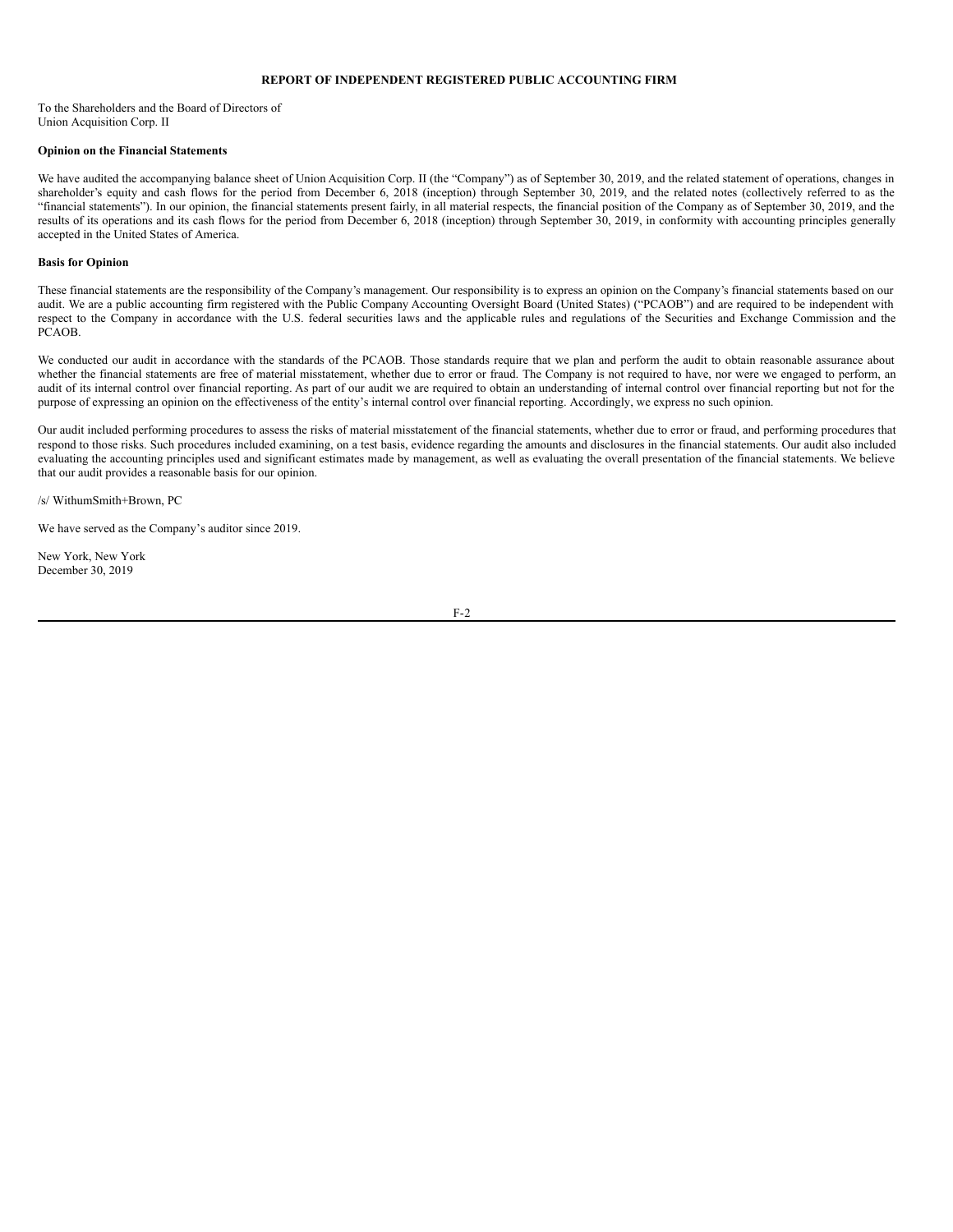### <span id="page-18-0"></span>**UNION ACQUISITION CORP. II BALANCE SHEET SEPTEMBER 30, 2019**

| <b>ASSETS</b>                                                                                                              |     |           |
|----------------------------------------------------------------------------------------------------------------------------|-----|-----------|
| Current asset - cash                                                                                                       | \$  | 27,831    |
| Deferred offering costs                                                                                                    |     | 213,307   |
| <b>Total Assets</b>                                                                                                        |     | 241,138   |
|                                                                                                                            |     |           |
| <b>LIABILITIES AND SHAREHOLDER'S EQUITY</b>                                                                                |     |           |
| <b>Current Liabilities</b>                                                                                                 |     |           |
| Accrued offering costs                                                                                                     | \$. | 56,313    |
| Promissory note – related party                                                                                            |     | 175,000   |
| <b>Total Current Liabilities</b>                                                                                           |     | 231,313   |
| <b>Commitments</b>                                                                                                         |     |           |
| <b>Shareholder's Equity</b>                                                                                                |     |           |
| Preference shares, \$0,0001 par value, 1,000,000 shares authorized; no shares issued and outstanding                       |     |           |
| Ordinary shares, \$0.0001 par value, 150,000,000 shares authorized; 5,031,250 shares issued and outstanding <sup>(1)</sup> |     | 503       |
| Additional paid-in capital                                                                                                 |     | 24,497    |
| Accumulated deficit                                                                                                        |     | (15, 175) |
| <b>Total Shareholder's Equity</b>                                                                                          |     | 9,825     |
| <b>TOTAL LIABILITIES AND SHAREHOLDER'S EQUITY</b>                                                                          |     | 241,138   |
|                                                                                                                            |     |           |

(1) Included up to 656,250 shares subject to forfeiture if the over-allotment option was not exercised in full or in part by the underwriters (see Note 4). On October 22, 2019, as a result of the underwriters' election to partially exercise their over-allotment option, 31,250 shares were forfeited.

The accompanying notes are an integral part of the financial statements.

F-3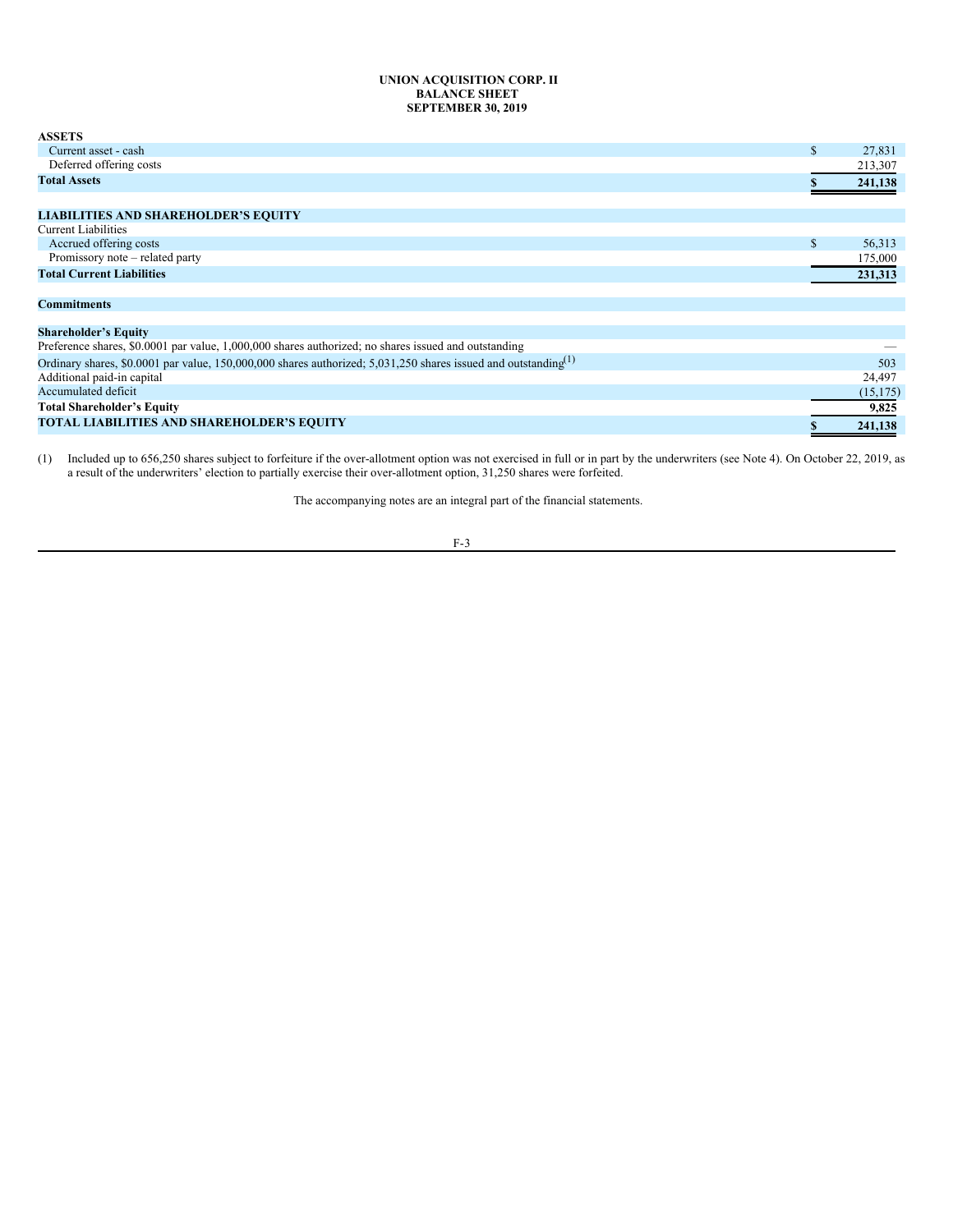# <span id="page-19-0"></span>**UNION ACQUISITION CORP. II STATEMENT OF OPERATIONS FOR THE PERIOD FROM DECEMBER 6, 2018 (INCEPTION) THROUGH SEPTEMBER 30, 2019**

| Operating and formation costs                                          | 15,175    |
|------------------------------------------------------------------------|-----------|
| <b>Net loss</b>                                                        | (15,175)  |
|                                                                        |           |
| Weighted average number of shares outstanding, basic and diluted $(1)$ | 4,375,000 |
|                                                                        |           |
| Basic and diluted net loss per share                                   | (0.00)    |

(1) Excluded up to 656,250 shares subject to forfeiture if the over-allotment option was not exercised in full or in part by the underwriters (see Note 4). On October 22, 2019, as a result of the underwriters' election to partially exercise their over-allotment option, 31,250 shares were forfeited.

The accompanying notes are an integral part of the financial statements.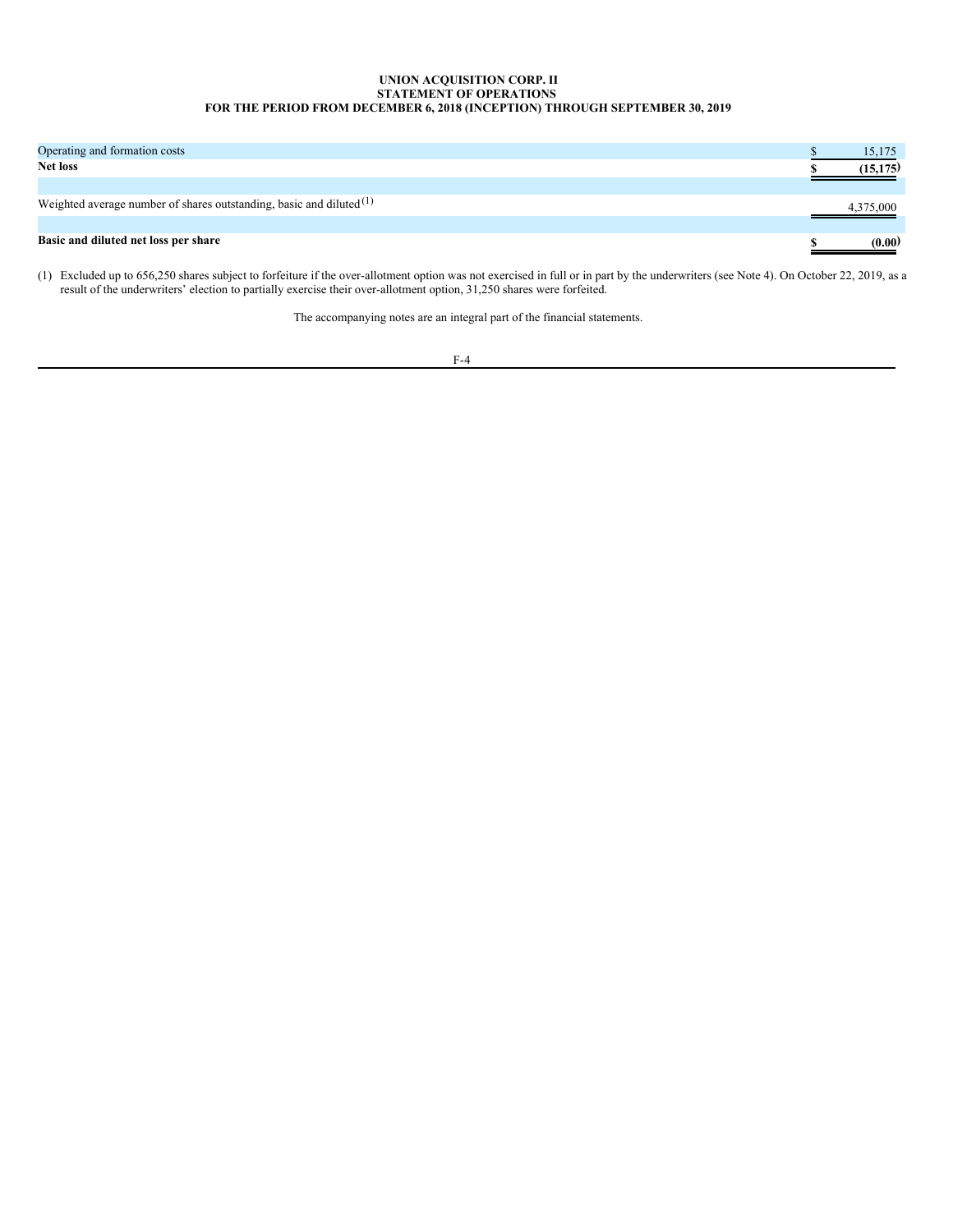#### <span id="page-20-0"></span>**UNION ACQUISITION CORP. II STATEMENT OF CHANGES IN SHAREHOLDER'S EQUITY FOR THE PERIOD FROM DECEMBER 6, 2018 (INCEPTION) THROUGH SEPTEMBER 30, 2019**

|                                                                  | <b>Ordinary Shares</b>   |                          | <b>Additional</b><br>Paid-in | Accumulated              | <b>Total</b><br>Shareholder's |
|------------------------------------------------------------------|--------------------------|--------------------------|------------------------------|--------------------------|-------------------------------|
|                                                                  | <b>Shares</b>            | Amount                   | Capital                      | Deficit                  | <b>Equity</b>                 |
| Balance, December 6, 2018 (inception)                            | $\overline{\phantom{a}}$ | $\overline{\phantom{a}}$ | $\overline{\phantom{a}}$     | $\overline{\phantom{a}}$ |                               |
|                                                                  |                          |                          |                              |                          |                               |
| Ordinary shares issued to the Initial Shareholder <sup>(1)</sup> | 5.031.250                | 503                      | 24,497                       | $\overline{\phantom{a}}$ | 25,000                        |
|                                                                  |                          |                          |                              |                          |                               |
| Net loss                                                         |                          |                          |                              | (15, 175)                | (15, 175)                     |
| <b>Balance at September 30, 2019</b>                             | 5,031,250                | 503                      | 24,497                       | (15, 175)                | 9,825                         |

(1) Included up to 656,250 shares subject to forfeiture if the over-allotment option was not exercised in full or in part by the underwriters (see Note 4). On October 22, 2019, as a result of the underwriters' election to partially exercise their over-allotment option, 31,250 shares were forfeited.

The accompanying notes are an integral part of the financial statements.

$$
F-5
$$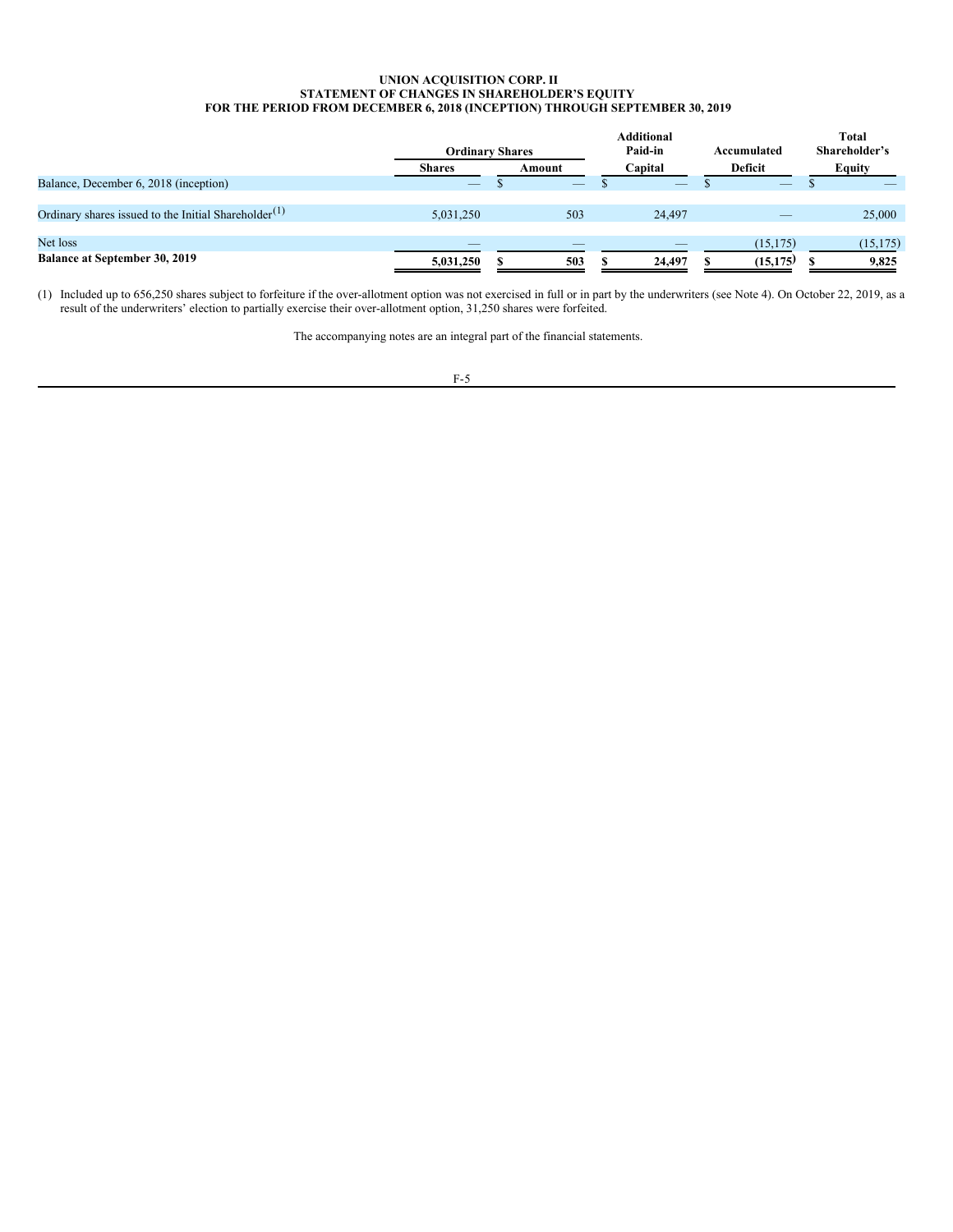#### <span id="page-21-0"></span>**UNION ACQUISITION CORP. II STATEMENT OF CASH FLOWS FOR THE PERIOD FROM DECEMBER 6, 2018 (INCEPTION) THROUGH SEPTEMBER 30, 2019**

### **Cash Flows from Operating Activities:**

| Net loss                                                             | (15, 175)  |
|----------------------------------------------------------------------|------------|
| Net cash used in operating activities                                | (15, 175)  |
|                                                                      |            |
| <b>Cash Flows from Financing Activities:</b>                         |            |
| Proceeds from issuance of ordinary shares to the Initial Shareholder | 25,000     |
| Proceeds from promissory note - related party                        | 175,000    |
| Payment of offering costs                                            | (156, 994) |
| Net cash used in financing activities                                | (43,006)   |
|                                                                      |            |
| Net change in cash                                                   | 27,831     |
| Cash at beginning of period                                          |            |
| Cash at end of period                                                | 27,831     |
|                                                                      |            |
| <b>Non-cash Financing Activities:</b>                                |            |
| Deferred offering costs included in accrued offering costs           | 56,313     |

The accompanying notes are an integral part of the financial statements.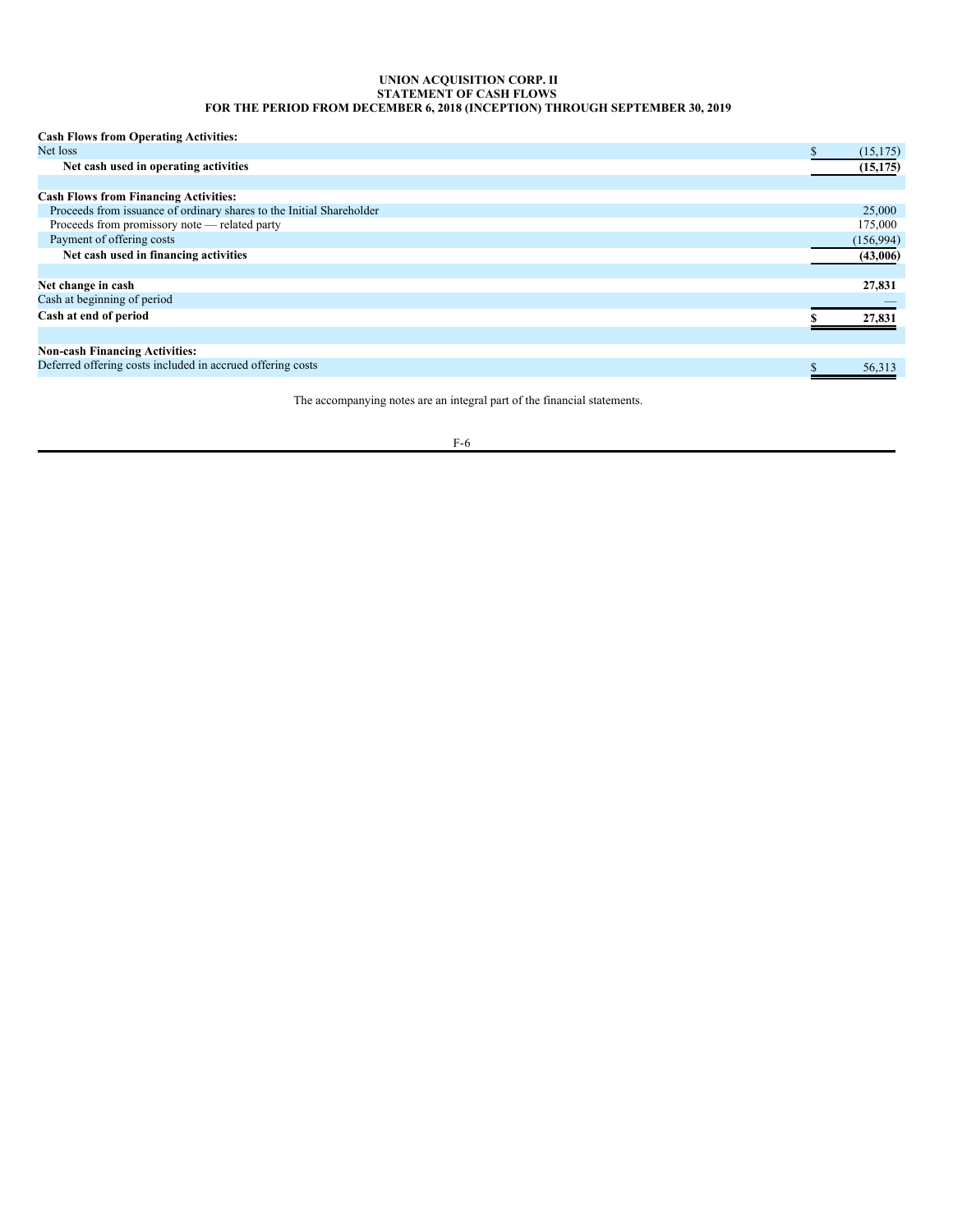#### <span id="page-22-0"></span>**NOTE 1 — ORGANIZATION AND PLAN OF BUSINESS OPERATIONS**

Union Acquisition Corp. II (the "Company") is a blank check company incorporated as a Cayman Islands exempted company on December 6, 2018. The Company was formed for the purpose of effecting a merger, share exchange, asset acquisition, share purchase, recapitalization, reorganization or other similar business combination with one or more businesses or entities that the Company has not yet identified (a "Business Combination").

The Company's efforts to identify a prospective target business will not be limited to a particular industry or geographic region, although the Company intends to focus its search for a target business located in Latin America. The Company is an emerging growth company and, as such, the Company is subject to all of the risks associated with emerging growth companies.

At September 30, 2019, the Company had not yet commenced any operations. All activity through September 30, 2019 relates to the Company's formation and the preparation of its initial public offering (the "Initial Public Offering"), which is described below. The Company will not generate any operating revenues until after the completion of its initial Business Combination, at the earliest. The Company anticipates it will generate non-operating income in the form of interest income from the proceeds derived from the Initial Public Offering. The Company originally selected December 31 as its fiscal year end. On October 17, 2019, the Company changed its fiscal year end to September 30.

The registration statement for the Company's Initial Public Offering was declared effective on October 17, 2019. On October 22, 2019, the Company consummated the Initial Public Offering of 20,000,000 units (the "Units" and, with respect to the ordinary shares included in the Units being offered, the "Public Shares"), which includes the partial exercise by the underwriters of their over-allotment option in the amount of 2,500,000 Units, at \$10.00 per Unit, generating gross proceeds of \$200,000,000 which is described in Note 3.

Simultaneously with the closing of the Initial Public Offering, the Company consummated the sale of 6,250,000 warrants (the "Private Placement Warrants") at a price of \$1.00 per warrant in a private placement to two of the Company's shareholders, generating gross proceeds of \$6,250,000, which is described in Note 4.

Transaction costs amounted to \$4,529,222, consisting of \$4,000,000 of underwriting fees and \$529,222 of other offering costs. In addition, \$1,888,753 of cash was held outside of the Trust Account (as defined below) and is available for working capital purposes.

Following the closing of the Initial Public Offering on October 22, 2019, an amount of \$200,000,000 (\$10.00 per Unit) from the net proceeds of the sale of the Units in the Initial Public Offering and the sale of the Private Placement Warrants was placed in a trust account (the "Trust Account") and invested in U.S. government treasury bills with a maturity of 180 days or less or in money market funds meeting certain conditions under Rule 2a-7 under the Investment Company Act, which invest only in direct U.S. government treasury obligations, until the earlier of (i) the consummation of the Business Combination or (ii) the distribution of the Trust Account, as described below.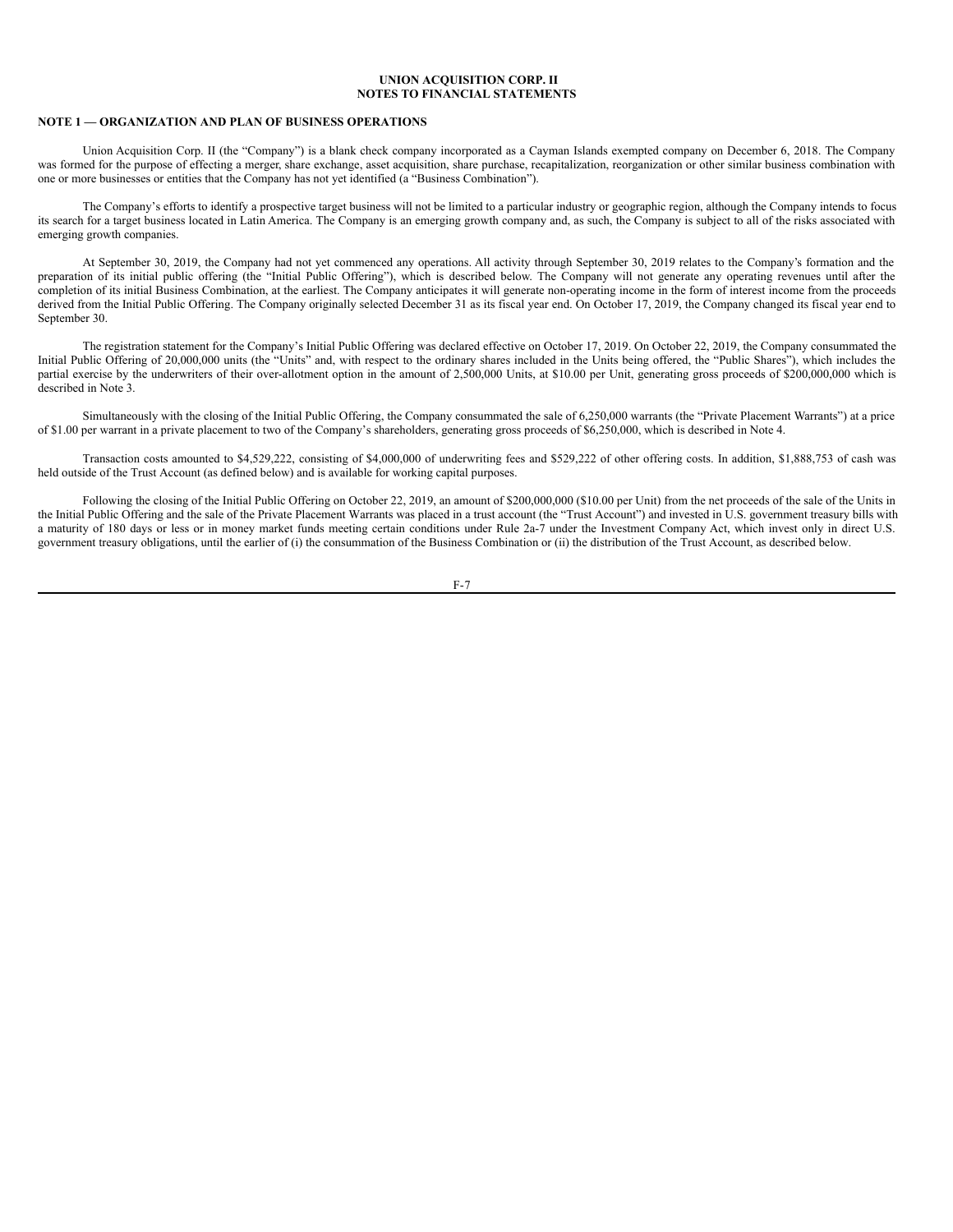The Company's management has broad discretion with respect to the specific application of the net proceeds of the Initial Public Offering and the sale of the Private Placement Warrants, although substantially all of the net proceeds are intended to be applied generally toward consummating a Business Combination. The Company's initial Business Combination must be with one or more target businesses that together have a fair market value equal to at least 80% of the balance in the Trust Account (excluding taxes payable on the income earned on the funds held in trust) at the time of the signing of an agreement to enter into a Business Combination. The Company will only complete a Business Combination if the post-Business Combination company owns or acquires 50% or more of the outstanding voting securities of the target or otherwise acquires a controlling interest in the target sufficient for it not to be required to register as an investment company under the Investment Company Act 1940, as amended, or the Investment Company Act. There is no assurance that the Company will be able to successfully effect a Business Combination.

The Company will provide the holders of the public shares (the "Public Shareholders") with the opportunity to redeem all or a portion of their Public Shares upon the completion of a Business Combination, either (i) in connection with a shareholder meeting called to approve the Business Combination or (ii) by means of a tender offer. The decision as to whether the Company will seek shareholder approval of a Business Combination or conduct a tender offer will be made by the Company, solely in its discretion. The Public Shareholders will be entitled to redeem their Public Shares for a pro rata portion of the aggregate amount then on deposit in the Trust Account. There will be no redemption rights upon the completion of a Business Combination with respect to the Company's warrants. The ordinary shares subject to redemption will be recorded at a redemption value and classified as temporary equity upon the completion of the Initial Public Offering, in accordance with Accounting Standards Codification ("ASC") Topic 480 "Distinguishing Liabilities from Equity."

The Company will proceed with a Business Combination only if it has net tangible assets of at least \$5,000,001 upon consummation of the Business Combination and, in the case of a shareholder vote, a majority of the outstanding ordinary shares voted are voted in favor of the Business Combination. Notwithstanding the foregoing, if the Company seeks shareholder approval of the Business Combination and the Company does not conduct redemptions pursuant to the tender offer rules, a Public Shareholder, together with any affiliate of such shareholder or any other person with whom such shareholder is acting in concert or as a "group" (as defined in Section 13(d)(3) of the Securities Exchange Act of 1934, as amended (the "Exchange Act"), will be restricted from redeeming its shares with respect to more than an aggregate of 15% of the Public Shares. In connection with any initial Business Combination, the holders of the Company's ordinary shares issued prior to the Initial Public Offering (the "Initial Shareholders") and officers and directors and their affiliates have agreed (i) to vote any ordinary shares owned by them in favor of a Business Combination if a vote is held to approve the Business Combination, (ii) not to redeem any of their ordinary shares in connection therewith or any amendment to the Company's charter documents prior to the consummation of a Business Combination and (iii) not to sell any of their ordinary shares to the Company in a tender offer.

The Company will have until April 22, 2021 to complete a Business Combination (the "Combination Period"). If the Company has not completed a Business Combination within the Combination Period, the Company will (i) cease all operations except for the purpose of winding up, (ii) as promptly as reasonably possible but not more than ten business days thereafter, redeem 100% of the Public Shares, at a per-share price, payable in cash, equal to the aggregate amount then on deposit in the Trust Account, including interest (which interest shall be net of taxes payable, and less up to \$100,000 of interest to pay liquidation expenses) divided by the number of then outstanding Public Shares, which redemption will completely extinguish the rights of the Public Shareholders as shareholders (including the right to receive further liquidation distributions, if any), subject to applicable law, and (iii) as promptly as reasonably possible following such redemption, subject to the approval of the Company's remaining shareholders and its Board of Directors, dissolve and liquidate, subject in each case to the Company's obligations under Cayman Islands law to provide for claims of creditors and the requirements of other applicable law. The proceeds deposited in the Trust Account could, however, become subject to claims of creditors. Therefore, the actual per-share redemption amount could be reduced.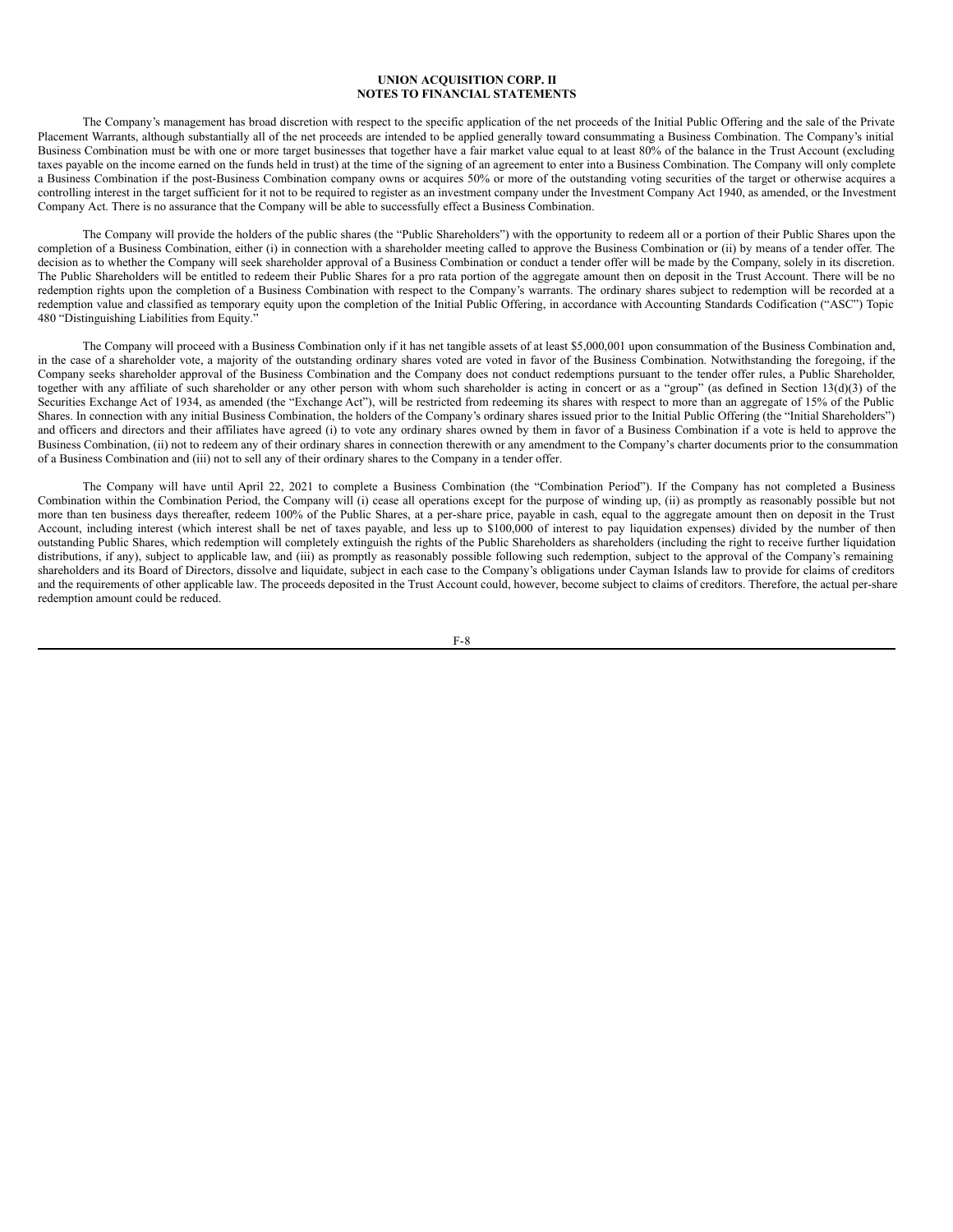In the event of a liquidation, the Public Shareholders will be entitled to receive a full pro rata interest in the Trust Account (less up to \$100,000 of interest to pay liquidation expenses and which interest shall be net of taxes payable). There will be no redemption rights or liquidating distributions with respect to the Public Warrants (as defined in Note 3), the Founder Shares (as defined in Note 4) or the Private Placement Warrants, which will expire worthless if the Company fails to complete a Business Combination within the Combination Period.

In order to protect the amounts held in the Trust Account, Union Group International Holdings Limited ("Union Group"), one of the Company's initial shareholders and an affiliate of a director of the Company, has agreed to be liable to the Company if and to the extent any claims by a vendor for services rendered or products sold to the Company, or a prospective target business with which the Company has discussed entering into a transaction agreement, reduce the amount of funds in the Trust Account. This liability will not apply with respect to any claims by a third party who executed a waiver of any right, title, interest or claim of any kind in or to any monies held in the Trust Account or to any claims under the Company's indemnity of the underwriters of the Initial Public Offering against certain liabilities, including liabilities under the Securities Act of 1933, as amended (the "Securities Act"). Moreover, in the event that an executed waiver is deemed to be unenforceable against a third party, Union Group will not be responsible to the extent of any liability for such third-party claims. The Company will seek to reduce the possibility that Union Group will have to indemnify the Trust Account due to claims of creditors by endeavoring to have all vendors, service providers (except the Company's independent registered public accounting firm), prospective target businesses or other entities with which the Company does business, execute agreements with the Company waiving any right, title, interest or claim of any kind in or to monies held in the Trust Account.

## **NOTE 2 — SIGNIFICANT ACCOUNTING POLICIES**

#### **Basis of Presentation**

The accompanying financial statements are presented in U.S. dollars and have been prepared in accordance with accounting principles generally accepted in the United States of America ("U.S. GAAP") and pursuant to the accounting and disclosure rules and regulations of the Securities and Exchange Commission (the "SEC").

### **Emerging Growth Company**

The Company is an "emerging growth company," as defined in Section 2(a) of the Securities Act, as modified by the Jumpstart Our Business Startups Act of 2012 (the "JOBS Act"), and it may take advantage of certain exemptions from various reporting requirements that are applicable to other public companies that are not emerging growth companies including, but not limited to, not being required to comply with the auditor attestation requirements of Section 404 of the Sarbanes-Oxley Act, reduced disclosure obligations regarding executive compensation in its periodic reports and proxy statements, and exemptions from the requirements of holding a nonbinding advisory vote on executive compensation and shareholder approval of any golden parachute payments not previously approved.

$$
F\text{-}9
$$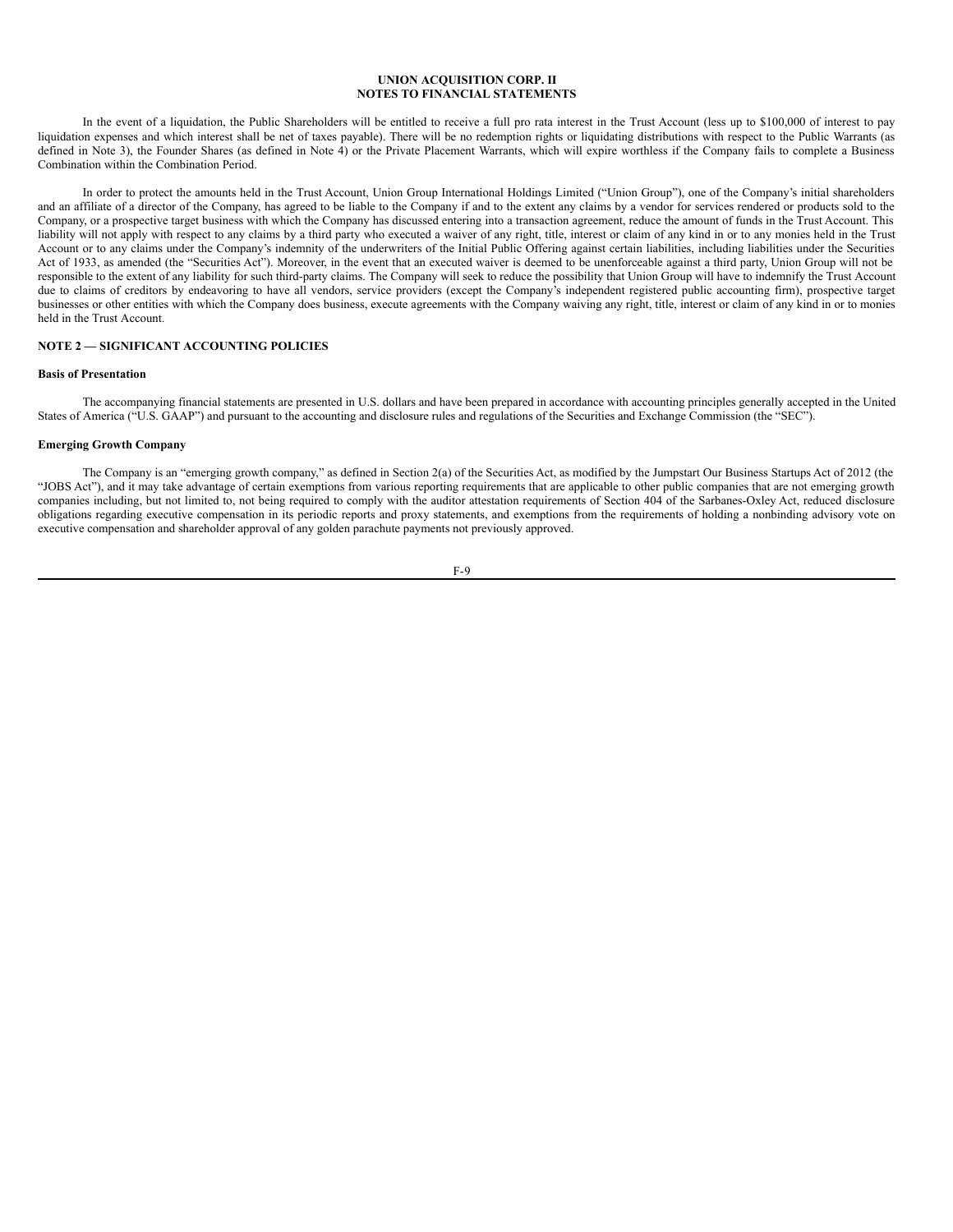Further, Section 102(b)(1) of the JOBS Act exempts emerging growth companies from being required to comply with new or revised financial accounting standards until private companies (that is, those that have not had a Securities Act registration statement declared effective or do not have a class of securities registered under the Exchange Act) are required to comply with the new or revised financial accounting standards. The JOBS Act provides that a company can elect to opt out of the extended transition period and comply with the requirements that apply to non-emerging growth companies but any such election to opt out is irrevocable. The Company has elected not to opt out of such extended transition period which means that when a standard is issued or revised and it has different application dates for public or private companies, the Company, as an emerging growth company, can adopt the new or revised standard at the time private companies adopt the new or revised standard. This may make comparison of the Company's financial statements with another public company which is neither an emerging growth company nor an emerging growth company which has opted out of using the extended transition period difficult or impossible because of the potential differences in accounting standards used.

#### **Use of Estimates**

The preparation of the financial statements in conformity with GAAP requires management to make estimates and assumptions that affect the reported amounts of assets and liabilities and disclosure of contingent assets and liabilities at the date of the financial statements and the reported amounts of revenues and expenses during the reporting period.

Making estimates requires management to exercise significant judgment. It is at least reasonably possible that the estimate of the effect of a condition, situation or set of circumstances that existed at the date of the balance sheet, which management considered in formulating its estimate, could change in the near term due to one or more future confirming events. Accordingly, the actual results could differ significantly from those estimates.

### **Cash and Cash Equivalents**

The Company considers all short-term investments with an original maturity of three months or less when purchased to be cash equivalents. The Company did not have any cash equivalents as of September 30, 2019.

#### **Deferred Offering Costs**

Offering costs consist of legal, accounting, underwriting fees and other costs incurred through the balance sheet date that are directly related to the Initial Public Offering. On October 22, 2019, Offering costs amounting to \$4,529,222 were charged to shareholders' equity upon the completion of the Initial Public Offering. These costs include underwriting fees of \$4,000,000 and \$529,222 of other offering costs.

### **Income Taxes**

The Company accounts for income taxes under ASC Topic 740, "Income Taxes," which requires an asset and liability approach to financial accounting and reporting for income taxes. Deferred income tax assets and liabilities are computed for differences between the financial statement and tax bases of assets and liabilities that will result in future taxable or deductible amounts, based on enacted tax laws and rates applicable to the periods in which the differences are expected to affect taxable income. Valuation allowances are established, when necessary, to reduce deferred tax assets to the amount expected to be realized.

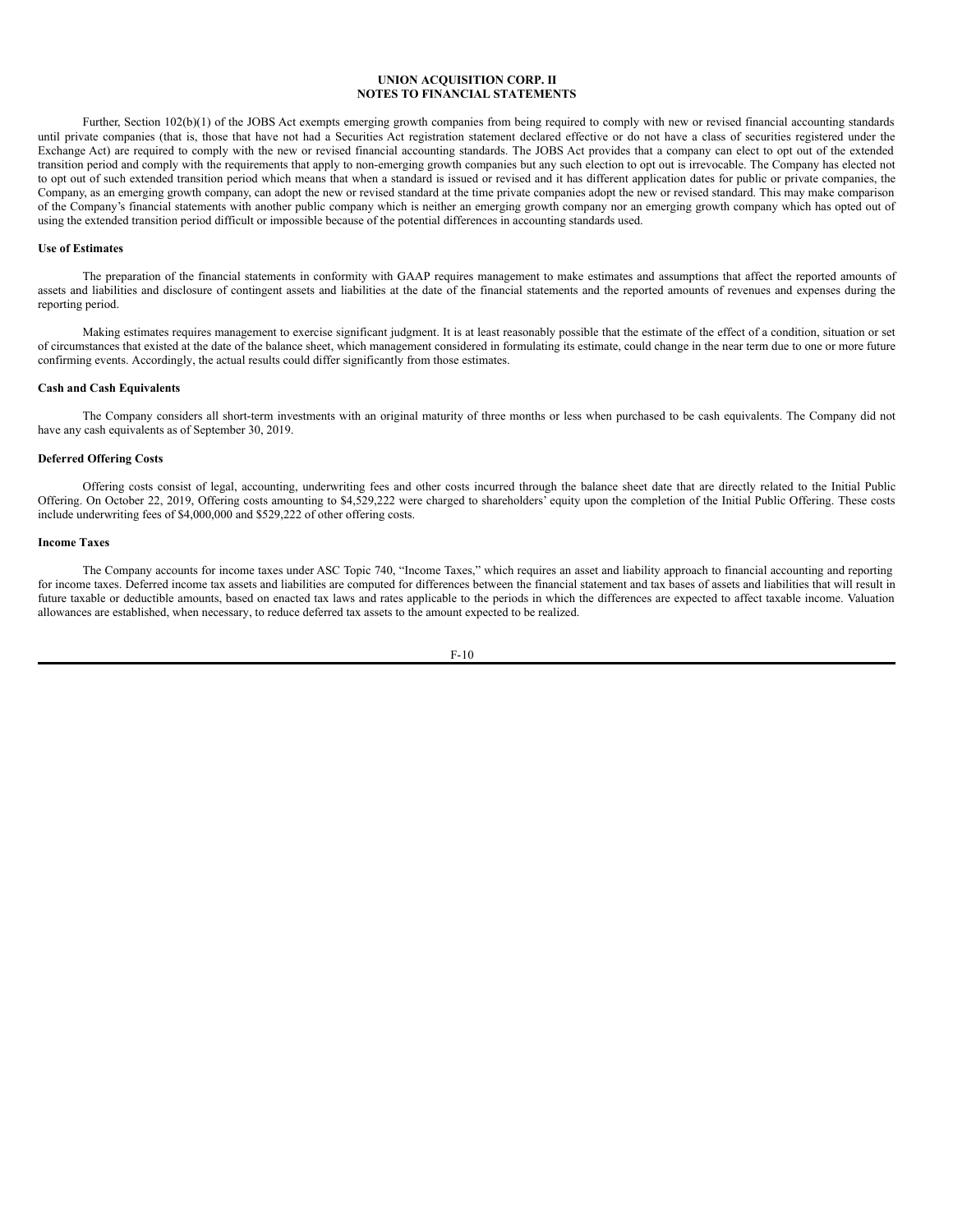ASC Topic 740 prescribes a recognition threshold and a measurement attribute for the financial statement recognition and measurement of tax positions taken or expected to be taken in a tax return. For those benefits to be recognized, a tax position must be more-likely-than-not to be sustained upon examination by taxing authorities. The Company's management determined that the Cayman Islands is the Company's only major tax jurisdiction. The Company recognizes accrued interest and penalties related to unrecognized tax benefits as income tax expense. As of September 30, 2019, there were no unrecognized tax benefits and no amounts accrued for interest and penalties. The Company is currently not aware of any issues under review that could result in significant payments, accruals or material deviation from its position. The Company is subject to income tax examinations by major taxing authorities since inception.

The Company's tax provision is zero because the Company is incorporated in the Cayman Islands with no connection to any other taxable jurisdiction. The Company is considered to be an exempted Cayman Islands company and is presently not subject to income taxes or income tax filing requirements in the Cayman Islands or the United States. As such, the Company has no deferred tax assets.

#### **Net Loss Per Ordinary Share**

Net loss per ordinary share is computed by dividing net loss by the weighted average number of ordinary shares outstanding during the period, excluding ordinary shares subject to forfeiture. Weighted average shares were reduced for the effect of an aggregate of 656,250 ordinary shares which were subject to forfeiture if the overallotment option was not exercised by the underwriters (see Notes 4 and 6). At September 30, 2019, the Company did not have any dilutive securities or other contracts that could, potentially, be exercised or converted into ordinary shares and then share in the earnings of the Company. As a result, diluted loss per share is the same as basic loss per share for the period presented.

### **Concentration of Credit Risk**

Financial instruments that potentially subject the Company to concentrations of credit risk consist of a cash account in a financial institution, which at times, may exceed the Federal depository insurance coverage of \$250,000. At September 30, 2019, the Company had not experienced losses on this account and management believes the Company is not exposed to significant risks on such account.

### **Financial Instruments**

The fair value of the Company's assets and liabilities, which qualify as financial instruments under ASC Topic 820, "Fair Value Measurements and Disclosures," approximates the carrying amounts represented in the balance sheet, primarily due to their short-term nature.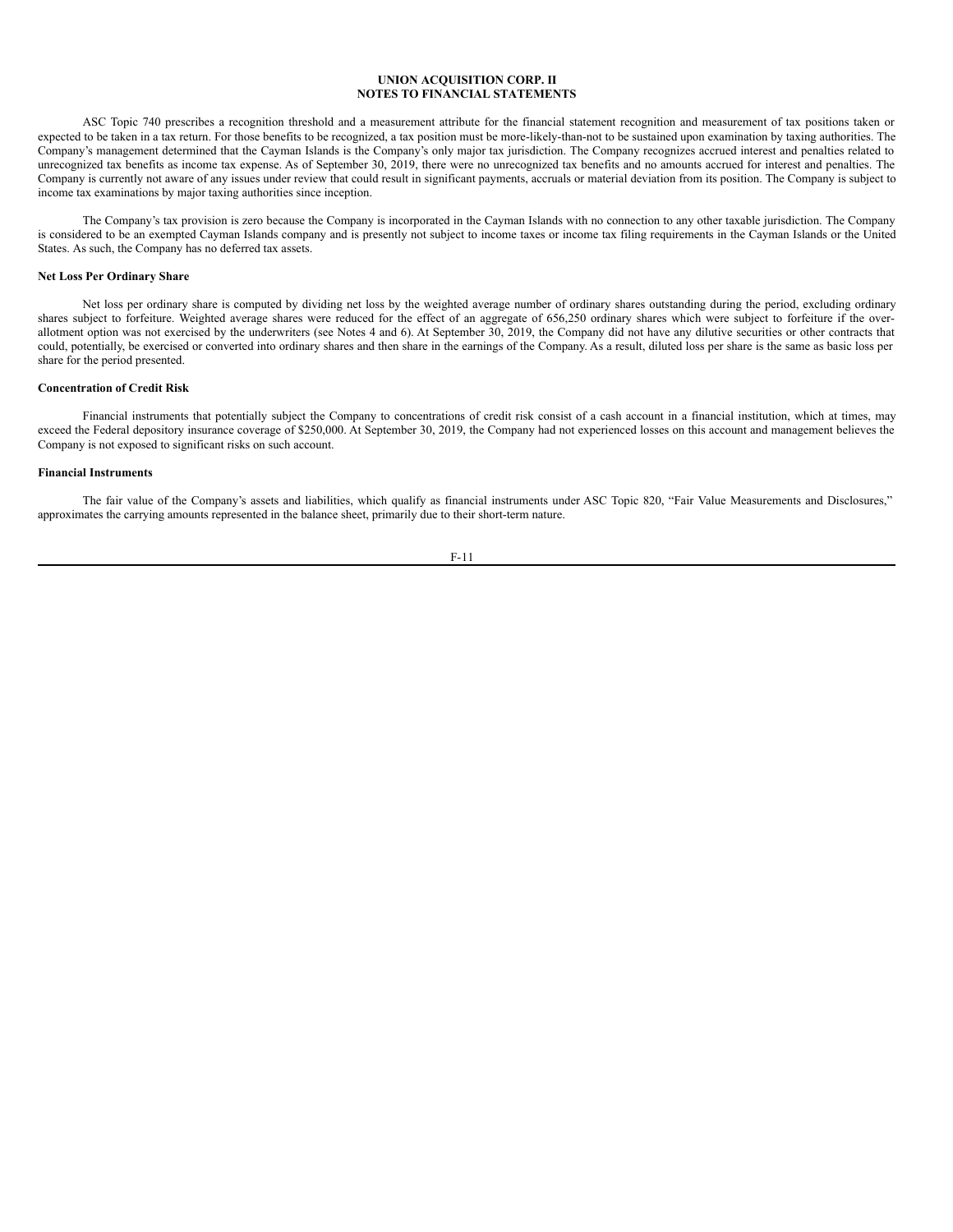#### **Recent Accounting Pronouncements**

In July 2017, the FASB issued Accounting Standards Update ("ASU") 2017-11, Earnings Per Share (Topic 260), Distinguishing Liabilities from Equity (Topic 480) and Derivatives and Hedging (Topic 815): Part I. Accounting for Certain Financial Instruments with Down Round Features; Part II. Replacement of the Indefinite Deferral for Mandatorily Redeemable Financial Instruments of Certain Nonpublic Entities and Certain Mandatorily Redeemable Noncontrolling Interests with a Scope Exception. Part I of this update addresses the complexity of accounting for certain financial instruments with down round features. Down round features are features of certain equity-linked instruments (or embedded features) that result in the strike price being reduced on the basis of the pricing of future equity offerings. Also, entities must adjust their basic Earnings Per Share ("EPS") calculation for the effect of the down round provision when triggered (that is, when the exercise price of the related equity-linked financial instrument is adjusted downward because of the down round feature). That effect is treated as a dividend and as a reduction of income available to common stockholders in basic EPS. An entity will also recognize the effect of the trigger within equity. The guidance is effective for fiscal years, and interim periods within those fiscal years, beginning after December 15, 2018. The Company adopted this guidance during the period ended September 30, 2019. The adoption of this guidance enabled the Company to record the warrants as equity instruments and is not expected to have a material impact on the Company's financial position, results of operations, cash flows or disclosures moving forward until a trigger event occurs. Part II of this update addresses the difficulty of navigating Topic 480, Distinguishing Liabilities from Equity, because of the existence of extensive pending content in the FASB Accounting Standards Codification. This pending content is the result of the indefinite deferral of accounting requirements about mandatorily redeemable financial instruments of certain nonpublic entities and certain mandatorily redeemable noncontrolling interests. The amendments in Part II of this update are not expected to have an impact on the Company.

Management does not believe that any other recently issued, but not yet effective, accounting standards if currently adopted would have a material effect on the accompanying financial statements.

#### **NOTE 3 — INITIAL PUBLIC OFFERING**

Pursuant to the Initial Public Offering, the Company sold 20,000,000 Units, at a purchase price of \$10.00 per Unit, which includes the partial exercise by the underwriters of their over-allotment option in the amount of 2,500,000 Units at \$10.00 per Unit. Each Unit consists of one ordinary share and one redeemable warrant ("Public Warrant"). Each Public Warrant entitles the holder to purchase one ordinary share at a price of \$11.50 per share (see Note 6).

## **NOTE 4 — RELATED PARTY TRANSACTIONS**

### **Founder Shares**

In December 2018, the Company issued an aggregate of 4,312,500 ordinary shares ("Founder Shares") for an aggregate purchase price of \$25,000. In August 2019, the Company effected a share capitalization pursuant to which the Company issued an additional 718,750 ordinary shares. All share and per-share amounts have been retroactively restated to reflect the share capitalization. As a result, there were 5,031,250 shares outstanding, of which an aggregate of up to 656,250 shares were subject to forfeiture by the Initial Shareholders to the extent that the underwriters' over-allotment was not exercised in full or in part, so that the Initial Shareholders would own 20% of the Company's issued and outstanding shares after the Initial Public Offering. As a result of the underwriters' election to partially exercise their over-allotment option, 31,250 Founder Shares were forfeited and 625,000 Founder Shares are no longer subject to forfeiture. Thus, at October 22, 2019, there are 5,000,000 ordinary shares to the Initial Shareholders outstanding.

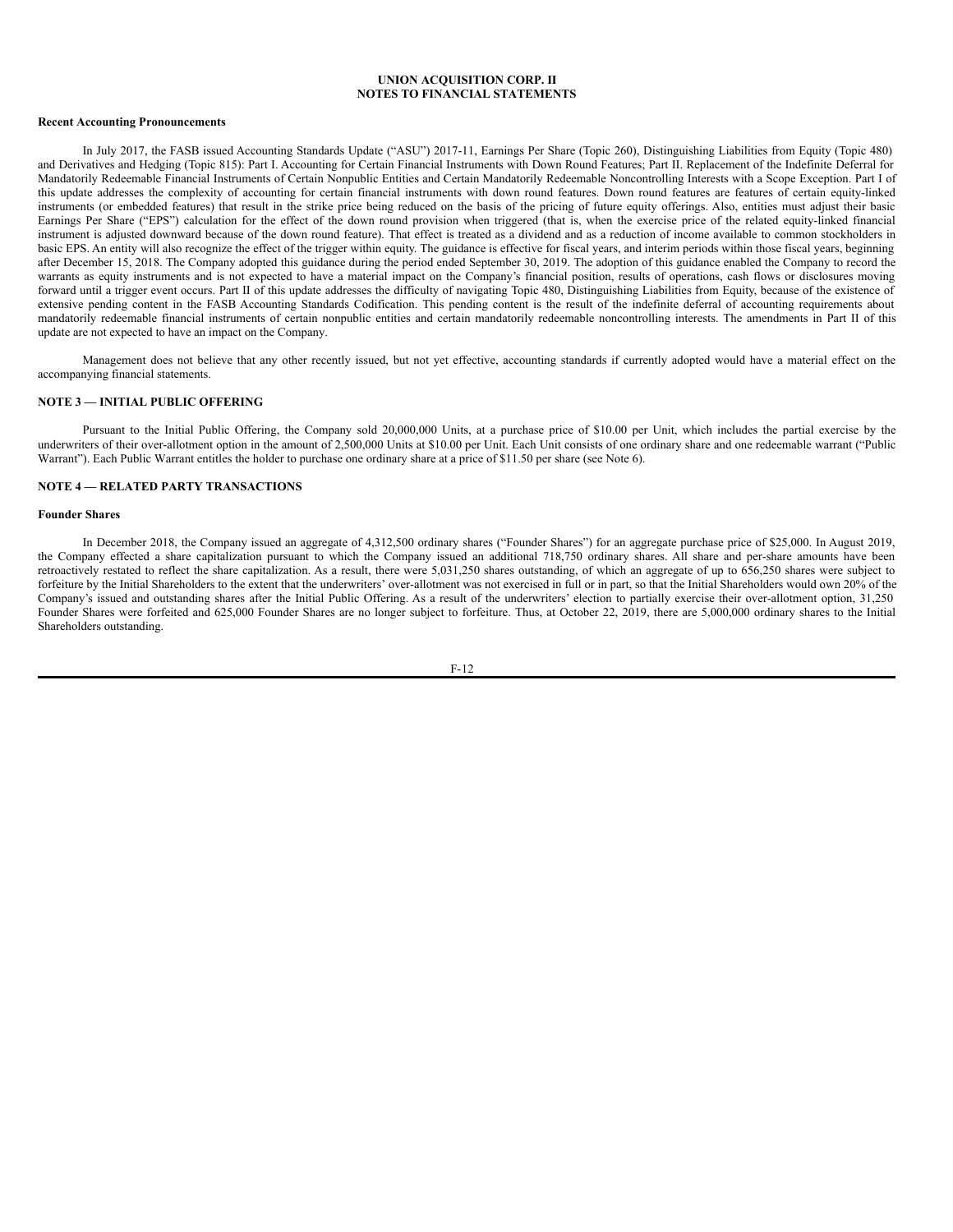The Initial Shareholders have agreed, subject to limited exceptions, not to transfer, assign or sell any of the Founder Shares until the earlier of (i) one year after the date of the consummation of a Business Combination and (ii) the date on which the closing price of the Company's ordinary shares equals or exceeds \$12.50 price per share (as adjusted for share splits, share dividends, reorganizations and recapitalizations) for any  $20$  trading days within any 30-trading day period commencing 150 days after a Business Combination, or earlier if, subsequent to a Business Combination, the Company consummates a subsequent liquidation, merger, share exchange or other similar transaction which results in all of the Company's shareholders having the right to exchange their ordinary shares for cash, securities or other property.

### **Private Placement**

Simultaneously with the closing of the Initial Public Offering, certain of the Initial Shareholders purchased an aggregate of 6,250,000 Private Placement Warrants at a price of \$1.00 Per Private Placement Warrant for an aggregate purchase price of \$6,250,000. Each Private Placement Warrant is exercisable to purchase one ordinary share at an exercise price of \$11.50. The proceeds from the Private Placement Warrants were added to the proceeds from the Initial Public Offering to be held in the Trust Account. If the Company does not complete a Business Combination within the Combination Period, the proceeds of the sale of the Private Placement Warrants will be used to fund the redemption of the Public Shares (subject to the requirements of applicable law) and the Private Placement Warrants will expire worthless. There will be no redemption rights or liquidating distributions from the Trust Account with respect to the Private Placement Warrants.

The Private Placement Warrants are identical to the Public Warrants underlying the Units sold in the Initial Public Offering, except that the Private Placement Warrants (i) will not be redeemable by the Company and (ii) may be exercised for cash or on a cashless basis, so long as they are held by the initial purchasers or any of their permitted transferees. If the Private Placement Warrants are held by holders other than the initial purchasers or any of their permitted transferees, the Private Placement Warrants will be redeemable by the Company and exercisable by the holders on the same basis as the Public Warrants. In addition, the Private Placement Warrants may not be transferable, assignable or salable until 30 days after the consummation of a Business Combination, subject to certain limited exceptions.

#### **Promissory Note — Related Party**

The Company issued an unsecured promissory note to Union Group on December 19, 2018, pursuant to which the Company may borrow up to aggregate principal amount of \$200,000 (the "Promissory Note"). The Promissory Note is non-interest bearing and payable on the earlier of (i) December 31, 2019, (ii) the consummation of the Initial Public Offering or (iii) the date on which the Company determines not to proceed with the Initial Public Offering. As of September 30, 2019, there was \$175,000 outstanding under the Promissory Note. The Promissory Note was repaid on December 5, 2019.

### **Support Services**

The Company entered into an agreement, commencing on October 17, 2019 through the earlier of the consummation of a Business Combination or the Company's liquidation, to pay an affiliate of one of the Company's directors a monthly fee of \$10,000 for office space, utilities and administrative support.

The Company also intends to pay to the Company's Chief Operating Officer a \$10,000 per month consulting fee commencing on October 17, 2019 through the earlier of the consummation of a Business Combination or the Company's liquidation.

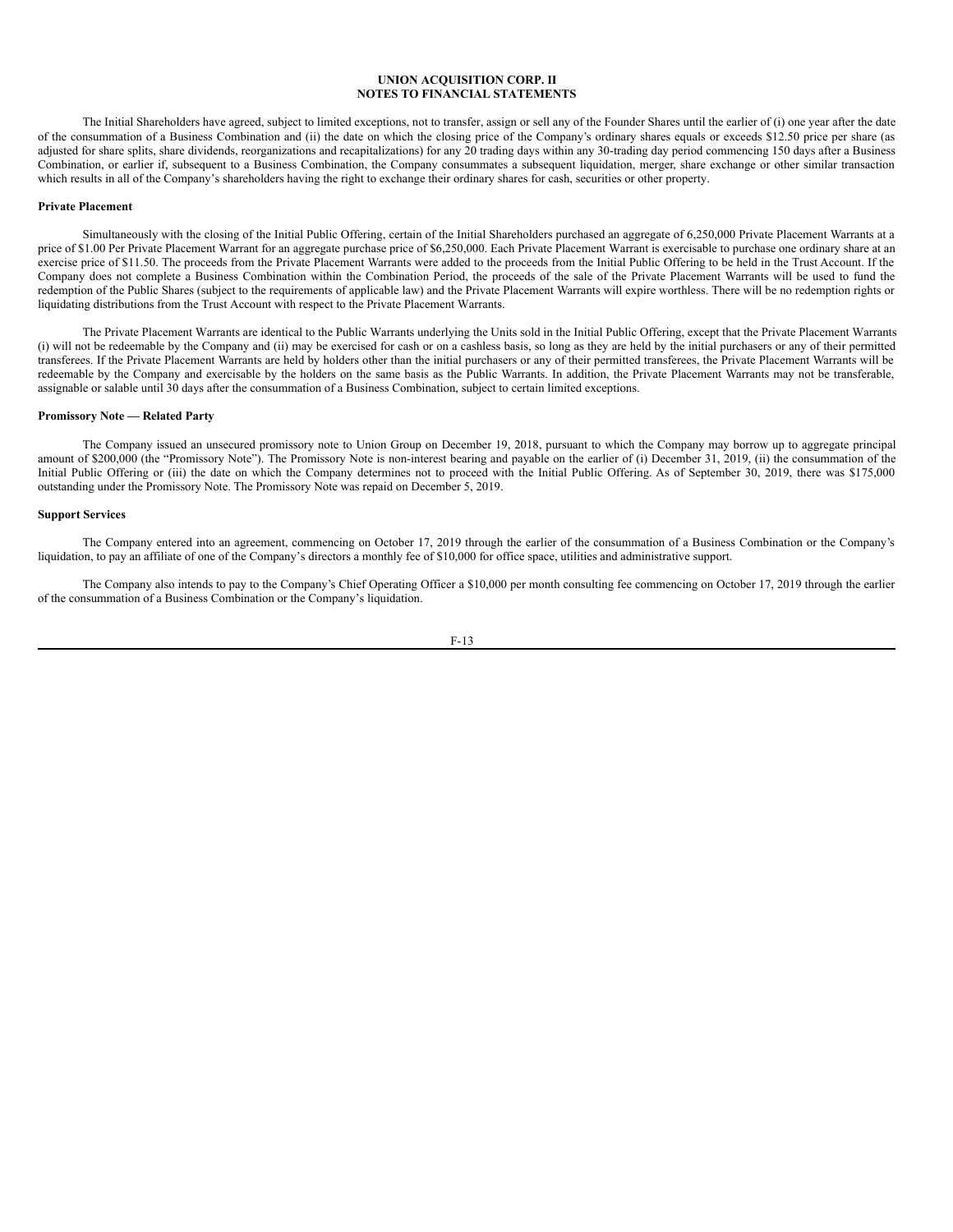#### **Related Party Loans**

In order to finance transaction costs in connection with a Business Combination, the Initial Shareholders, the Company's officers, directors or their affiliates may, but are not obligated to, loan the Company funds, from time to time or at any time, as may be required ("Working Capital Loans"). Each Working Capital Loan would be evidenced by a promissory note. The Working Capital Loans would either be paid upon consummation of a Business Combination, without interest, or, at the holder's discretion, up to \$1,500,000 of the Working Capital Loans may be converted into warrants at a price of \$1.00 per warrant. The warrants would be identical to the Private Placement Warrants. In the event that a Business Combination does not close, the Company may use a portion of the working capital held outside the Trust Account to repay such loaned amounts, but no proceeds from the Trust Account would be used for such repayment. There are no borrowings under the working capital loans to date. As of September 30, 2019, no Working Capital Loans were outstanding.

### **NOTE 5 — COMMITMENTS AND CONTINGENCIES**

### **Registration Rights**

Pursuant to a registration rights agreement entered into on October 17, 2019, the holders of the Founder Shares, the Private Placement Warrants (and their underlying securities) and the warrants that may be issued upon conversion of the Working Capital Loans (and their underlying securities) are entitled to registration rights. The holders of a majority of these securities will be entitled to make up to two demands that the Company register such securities. The holders of the majority of the Founder Shares can elect to exercise these registration rights at any time commencing three months prior to the date on which these ordinary shares are to be released from escrow. The holders of a majority of the Private Placement Warrants and warrants issued in payment of Working Capital Loans made to the Company (or underlying securities) can elect to exercise these registration rights at any time after the Company consummates a Business Combination. In addition, the holders will have certain "piggy-back" registration rights with respect to registration statements filed subsequent to the completion of a Business Combination. The Company will bear the expenses incurred in connection with the filing of any such registration statements.

### **Underwriting Agreement**

The Company granted the underwriters a 45-day option to purchase up to 2,625,000 additional Units to cover over-allotments at the Initial Public Offering price, less the underwriting discounts and commissions. In connection with the closing of the Initial Public Offering on October 22, 2019, the underwriters elected to partially exercise their over-allotment option to purchase 2,500,000 Units at a purchase price of \$10.00 per Unit.

$$
F-14
$$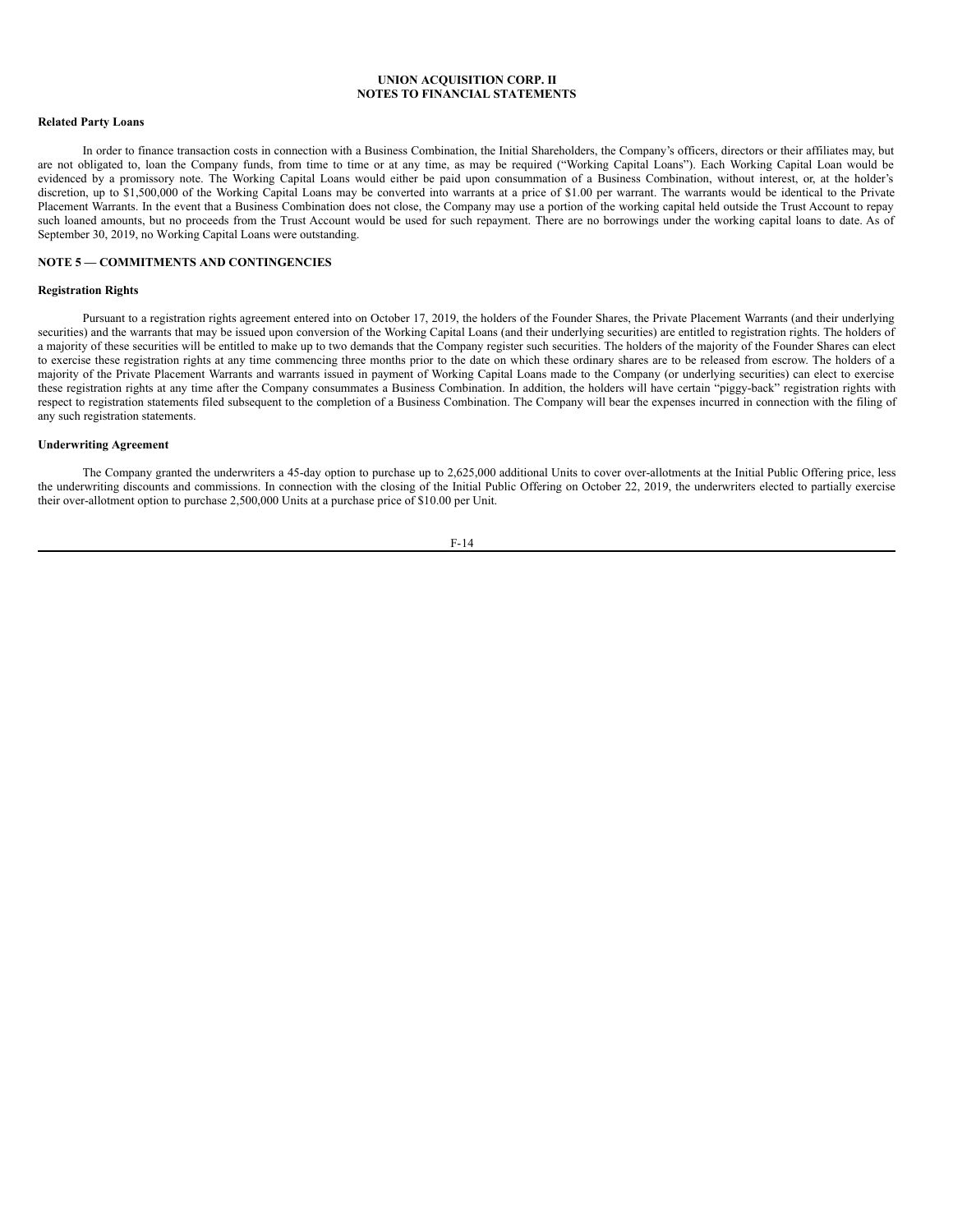#### **Business Combination Marketing Agreement**

The Company engaged the representative of the underwriters in the Initial Public Offering as an advisor in connection with a Business Combination to assist the Company in holding meetings with its shareholders to discuss the potential Business Combination and the target business' attributes, introduce the Company to potential investors that are interested in purchasing the Company's securities in connection with a Business Combination, assist the Company in obtaining shareholder approval for the Business Combination and assist the Company with its press releases and public filings in connection with the Business Combination. The Company will pay this entity an aggregate cash fee for such services upon the consummation of a Business Combination in an amount equal to \$4,200,000 (exclusive of any applicable finders' fees which might become payable).

# **NOTE 6 — SHAREHOLDER'S EQUITY**

### **Preference Shares**

The Company is authorized to issue 1,000,000 preference shares with a par value of \$0.0001 per share with such designation, rights and preferences as may be determined from time to time by the Company's Board of Directors. At September 30, 2019, there were no preference shares issued or outstanding.

#### **Ordinary Shares**

The Company is authorized to issue 150,000,000 ordinary shares, with a par value of \$0,0001 per share. Holders of the ordinary shares are entitled to one vote for each ordinary share. At September 30, 2019, there were 5,031,250 ordinary shares issued and outstanding, of which 656,250 shares were subject to forfeiture to the extent that the underwriter's over-allotment option was not exercised in full so that the Initial Shareholders would own 20% of the issued and outstanding shares after the Initial Public Offering. As a result of the underwriters' election to partially exercise their over-allotment option, 31,250 Founder Shares were forfeited and 625,000 Founder Shares are no longer subject to forfeiture (see Note 3).

#### **Warrants**

The Public Warrants will become exercisable on the later of (a) the completion of a Business Combination or (b) 12 months from the closing of the Initial Public Offering. Each Public Warrant entitles the holder to purchase one ordinary share at a price of \$11.50 per share. In addition, if (x) the Company issues additional ordinary shares or equity-linked securities for capital raising purposes in connection with the closing of an initial Business Combination at an issue price or effective issue price of less than \$9.20 per share (with such issue price or effective issue price to be determined in good faith by the Company's board of directors and, in the case of any such issuance to the Company's Initial Shareholders or their affiliates, without taking into account any founders'shares held by the Initial Shareholders or their affiliates, as applicable, prior to such issuance) (the "Newly Issued Price"), (y) the aggregate gross proceeds from such issuances represent more than 60% of the total equity proceeds, and interest thereon, available for the funding of the initial Business Combination on the date of the consummation of the initial Business Combination (net of redemptions), and (z) the volume weighted average trading price of the ordinary shares during the 20 trading day period starting on the trading day prior to the day on which the Company consummates its initial Business Combination (such price, the "Market Value") is below \$9.20 per share, the exercise price of the warrants will be adjusted (to the nearest cent) to be equal to 115% of the higher of the Market Value and the Newly Issued Price, and the \$18.00 per share redemption trigger price described below will be adjusted (to the nearest cent) to be equal to 180% of the higher of the Market Value and the Newly Issued Price.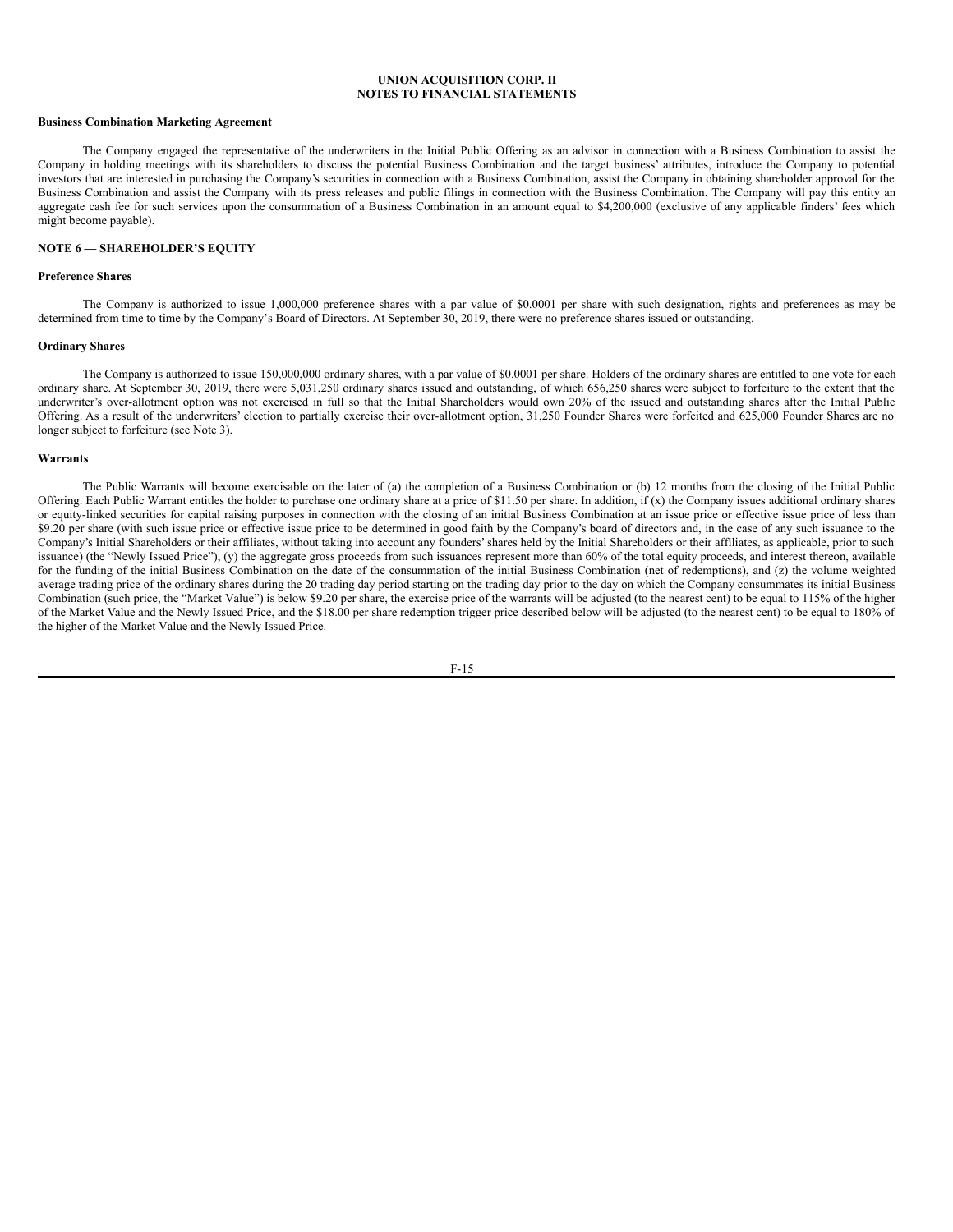Notwithstanding the foregoing, no Public Warrants will be exercisable for cash unless the Company has an effective and current registration statement covering the ordinary shares issuable upon exercise of the Public Warrants and a current prospectus relating to such ordinary shares. Notwithstanding the foregoing, if a registration statement covering the ordinary shares issuable upon exercise of the Public Warrants is not effective within a specified period following the consummation of a Business Combination, warrant holders may, until such time as there is an effective registration statement and during any period when the Company shall have failed to maintain an effective registration statement, exercise warrants on a cashless basis pursuant to the exemption provided by Section  $3(a)(9)$  of the Securities Act, provided that such exemption is available. If that exemption, or another exemption, is not available, holders will not be able to exercise their warrants on a cashless basis. The Public Warrants will expire five years after the completion of a Business Combination or earlier upon redemption or liquidation.

The Company may redeem the Public Warrants:

- in whole and not in part;
- at a price of \$0.01 per warrant;
- at any time after the warrants become exercisable;
- upon not less than 30 days' prior written notice of redemption;
- if, and only if, the reported last sale price of the Company's ordinary shares equals or exceeds \$18.00 per share (subject to adjustment) for any 20 trading days within a 30-trading day period ending on the third business day prior to the notice of redemption to the warrant holders; and
- if, and only if, there is a current registration statement in effect with respect to the ordinary shares underlying such warrants and a current prospectus relating to those shares is available throughout the 30-day redemption period.

If the Company calls the Public Warrants for redemption, management will have the option to require all holders that wish to exercise the Public Warrants to do so on a "cashless basis," as described in the warrant agreement.

The exercise price and number of ordinary shares issuable upon exercise of the warrants may be adjusted in certain circumstances including in the event of a share dividend, extraordinary dividend or recapitalization, reorganization, merger or consolidation. However, the warrants will not be adjusted for issuance of ordinary shares at a price below its exercise price. The Company has agreed to use its best efforts to have declared effective a prospectus relating to the ordinary shares issuable upon exercise of the warrants and keep such prospectus current until the expiration of the warrants. However, if the Company does not maintain a current prospectus relating to the ordinary shares issuable upon exercise of the warrants, holders will be unable to exercise their warrants for cash and the Company will not be required to net cash settle or cash settle the warrant exercise. There will be no redemption rights upon the completion of a Business Combination with respect to the Company's warrants. If the Company is unable to complete a Business Combination within the Combination Period and the Company liquidates the funds held in the Trust Account, holders of warrants will not receive any of such funds with respect to their warrants, nor will they receive any distribution from the Company's assets held outside of the Trust Account with the respect to such warrants. Accordingly, the warrants may expire worthless.

### **NOTE 7 — SUBSEQUENT EVENTS**

The Company evaluated subsequent events and transactions that occurred after the balance sheet date up to the date that the financial statements were issued. Other than as described in these financial statements in relation to the Company's Initial Public Offering (Note 3) and related transactions, the Company did not identify any subsequent events that would have required adjustment or disclosure in the financial statements.

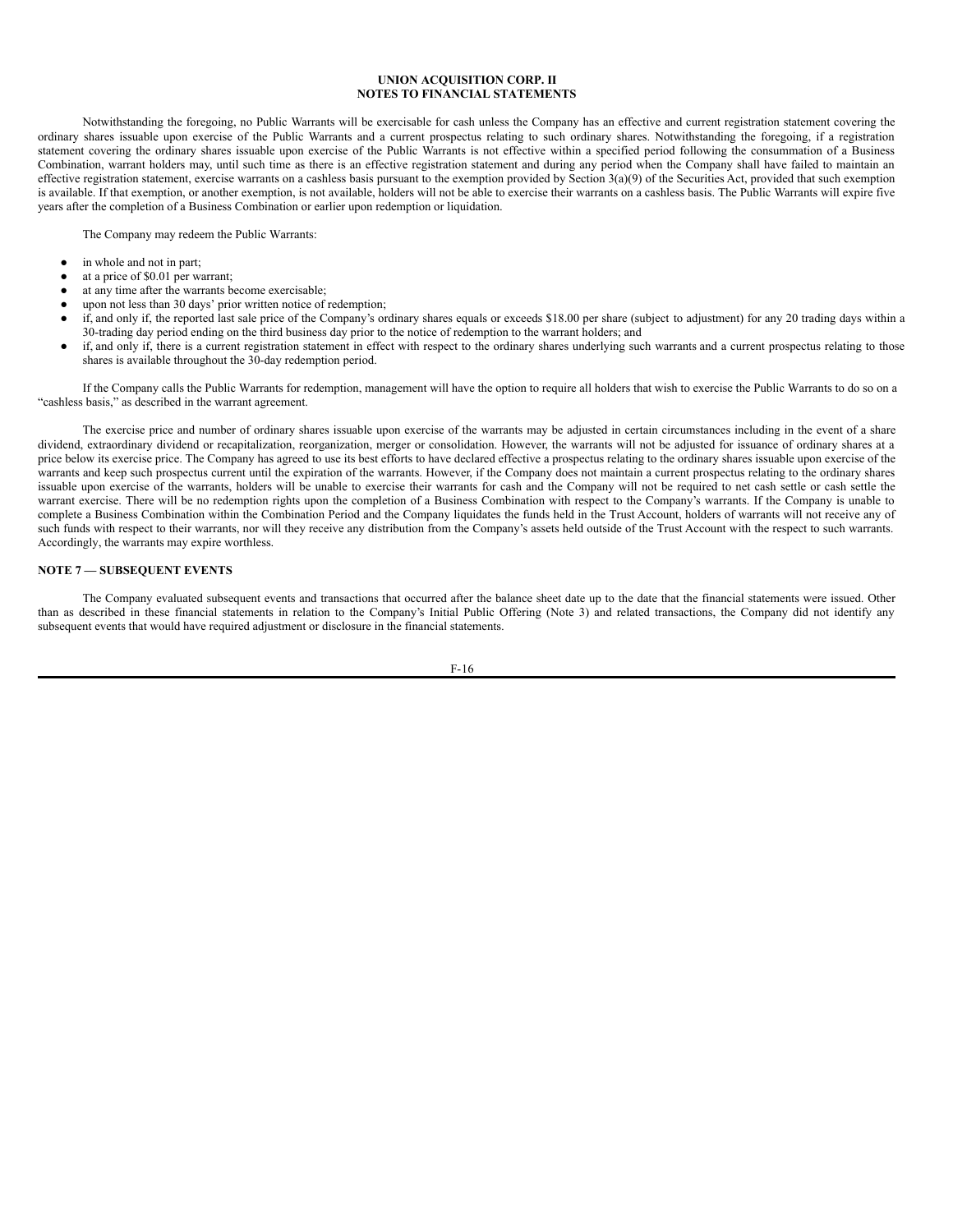# **SIGNATURES**

Pursuant to the requirements of the Section 13 or 15 or 15(d) of the Securities Exchange Act of 1934, the registrant has duly caused this report to be signed on its behalf by the undersigned, thereunto duly authorized on the  $30<sup>th</sup>$  day of December, 2019.

# **UNION ACQUISITION CORP. II**

By: /s/ Kyle P. Bransfield

Kyle P. Bransfield Chief Executive Officer

In accordance with the Securities Exchange Act of 1934, this report has been signed below by the following persons on behalf of the registrant and in the capacities and on the dates indicated.

| Name                                         | Title                                                                                                                | Date              |
|----------------------------------------------|----------------------------------------------------------------------------------------------------------------------|-------------------|
| /s/ Juan Sartori<br>Juan Sartori             | Non-Executive Chairman of the Board                                                                                  | December 30, 2019 |
| /s/ Kyle P. Bransfield<br>Kyle P. Bransfield | Chief Executive Officer and Director (Principal executive<br>officer and principal financial and accounting officer) | December 30, 2019 |
| /s/ Daniel W. Fink<br>Daniel W. Fink         | Chief Operating Officer and Director                                                                                 | December 30, 2019 |
| /s/ Gerald W. Haddock<br>Gerald W. Haddock   | Director                                                                                                             | December 30, 2019 |
| /s/ Joseph J. Schena<br>Joseph J. Schena     | Director                                                                                                             | December 30, 2019 |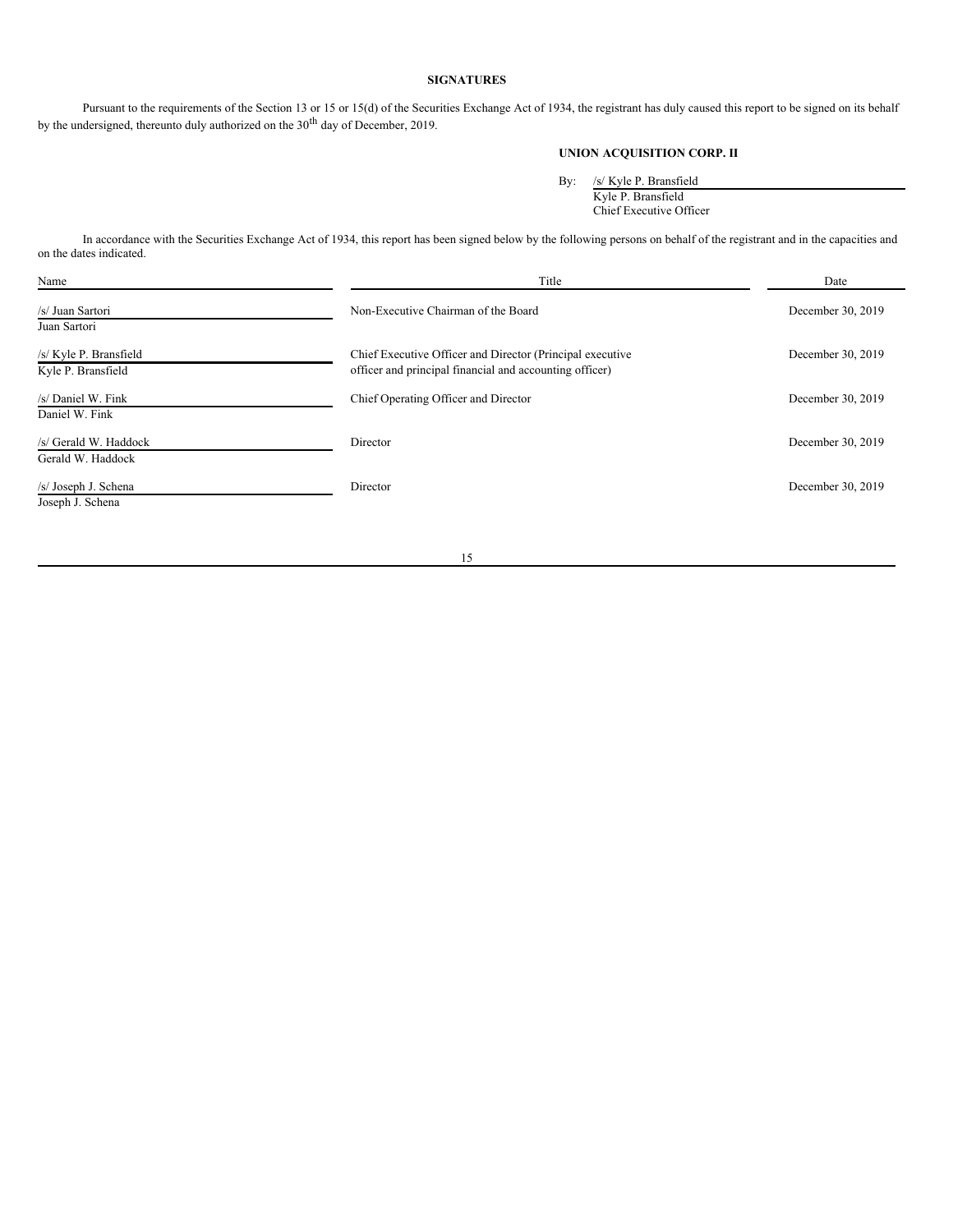### **CERTIFICATION OF CHIEF EXECUTIVE OFFICER PURSUANT TO SECTION 302 OF THE SARBANES-OXLEY ACT OF 2002**

<span id="page-33-0"></span>I, Kyle P. Bransfield, certify that:

- 1. I have reviewed this annual report on Form 10-K of Union Acquisition Corp. II;
- 2. Based on my knowledge, this report does not contain any untrue statement of a material fact or omit to state a material fact necessary to make the statements made, in light of the circumstances under which such statements were made, not misleading with respect to the period covered by this report;
- 3. Based on my knowledge, the financial statements, and other financial information included in this report, fairly present in all material respects the financial condition, results of operations and cash flows of the registrant as of, and for, the periods presented in this report;
- 4. I am responsible for establishing and maintaining disclosure controls and procedures (as defined in Exchange Act Rules 13a-15(e) and 15d-15(e)) and internal control over financial reporting (as defined in Exchange Act Rules 13a-15(f) and 15(d)-15(f)) for the registrant and have:
	- a) Designed such disclosure controls and procedures, or caused such disclosure controls and procedures to be designed under my supervision, to ensure that material information relating to the registrant, is made known to us by others within those entities, particularly during the period in which this report is being prepared; and
	- b) Designed such internal control over financial reporting, or caused such internal control over financial reporting to be designed under my supervision, to provide reasonable assurance regarding the reliability of financial reporting and the preparation of financial statements for external purposes in accordance with generally accepted accounting principles; and
	- c) Evaluated the effectiveness of the registrant's disclosure controls and procedures and presented in this report my conclusions about the effectiveness of the disclosure controls and procedures, as of the end of the period covered by this report based on such evaluation; and
	- d) Disclosed in this report any change in the registrant's internal control over financial reporting that occurred during the registrant's most recent fiscal quarter that has materially affected, or is reasonably likely to materially affect, the registrant's internal control over financial reporting; and
- 5. I have disclosed, based on our most recent evaluation of internal controls over financial reporting, to the registrant's auditors and the audit committee of the registrant's board of directors (or persons performing the equivalent functions):
	- a) All significant deficiencies and material weaknesses in the design or operation of internal control over financial reporting which are reasonably likely to adversely affect the registrant's ability to record, process, summarize and report financial information; and
	- b) Any fraud, whether or not material, that involves management or other employees who have a significant role in the registrant's internal control over financial reporting.

Date: December 30, 2019 /s/ Kyle P. Bransfield

Kyle P. Bransfield Chief Executive Officer (Principal executive officer and principal financial and accounting officer)